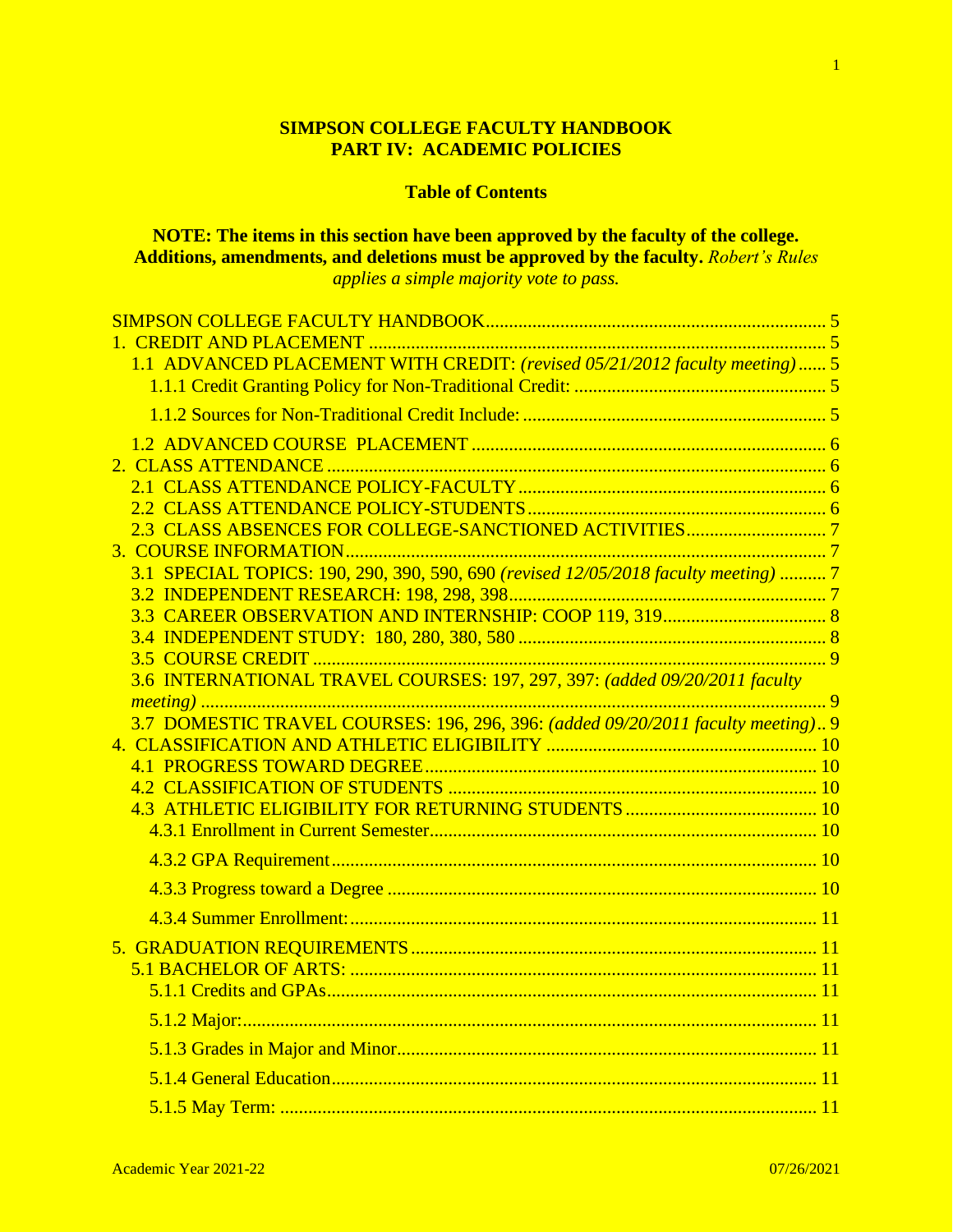| 5.6 POSTHUMOUS AND END-OF-LIFE DEGREE AWARDING POLICY 12                |  |
|-------------------------------------------------------------------------|--|
|                                                                         |  |
|                                                                         |  |
|                                                                         |  |
|                                                                         |  |
|                                                                         |  |
|                                                                         |  |
|                                                                         |  |
| 6.2.3 Catalog of Readmission: (revised 04/16/2014 faculty meeting) 13   |  |
|                                                                         |  |
|                                                                         |  |
|                                                                         |  |
|                                                                         |  |
|                                                                         |  |
| 6.4.2 Independent Interdisciplinary Major (IIM) Approval Procedure:  14 |  |
| 6.5 ADDITION AND DELETION OF ACADEMIC MAJORS AND MINORS TO THE          |  |
|                                                                         |  |
| 7. HONORS                                                               |  |
|                                                                         |  |
|                                                                         |  |
|                                                                         |  |
|                                                                         |  |
|                                                                         |  |
|                                                                         |  |
|                                                                         |  |
|                                                                         |  |
|                                                                         |  |
|                                                                         |  |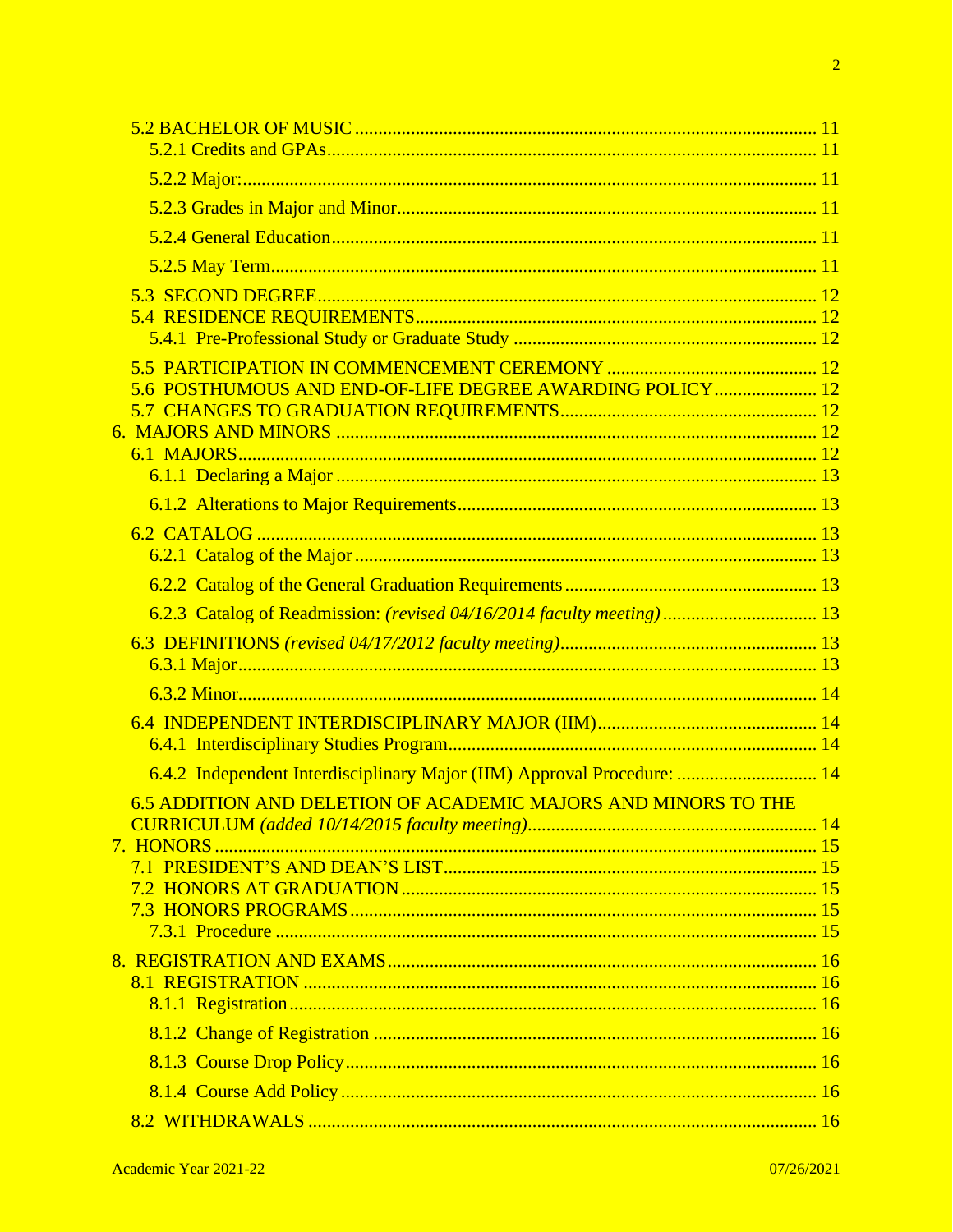| 9.1.3 Computer Grade Point Average (GPA): (revised 05/23/2011 faculty meeting) 18            |  |
|----------------------------------------------------------------------------------------------|--|
|                                                                                              |  |
|                                                                                              |  |
|                                                                                              |  |
|                                                                                              |  |
|                                                                                              |  |
|                                                                                              |  |
|                                                                                              |  |
|                                                                                              |  |
|                                                                                              |  |
|                                                                                              |  |
|                                                                                              |  |
|                                                                                              |  |
| 10.3 FINAL GRADE APPEAL POLICY: (revised 12/05/2012 faculty meeting)  21                     |  |
| 10.4 ACADEMIC PROBATION, SUSPENSION AND DISMISSAL (revised 03/18/2015                        |  |
|                                                                                              |  |
|                                                                                              |  |
|                                                                                              |  |
|                                                                                              |  |
| 10.4.4 Academic Departmental Program Probation, Suspension and Dismissal  22                 |  |
|                                                                                              |  |
|                                                                                              |  |
|                                                                                              |  |
|                                                                                              |  |
|                                                                                              |  |
| 11.2 TRANSFER POLICIES FOR THE GENERAL EDUCATION PROGRAM  24                                 |  |
|                                                                                              |  |
| 11.2.2 Areas of Engagement and Embedded Skills: <i>(revised 12/04/13 faculty meeting)</i> 24 |  |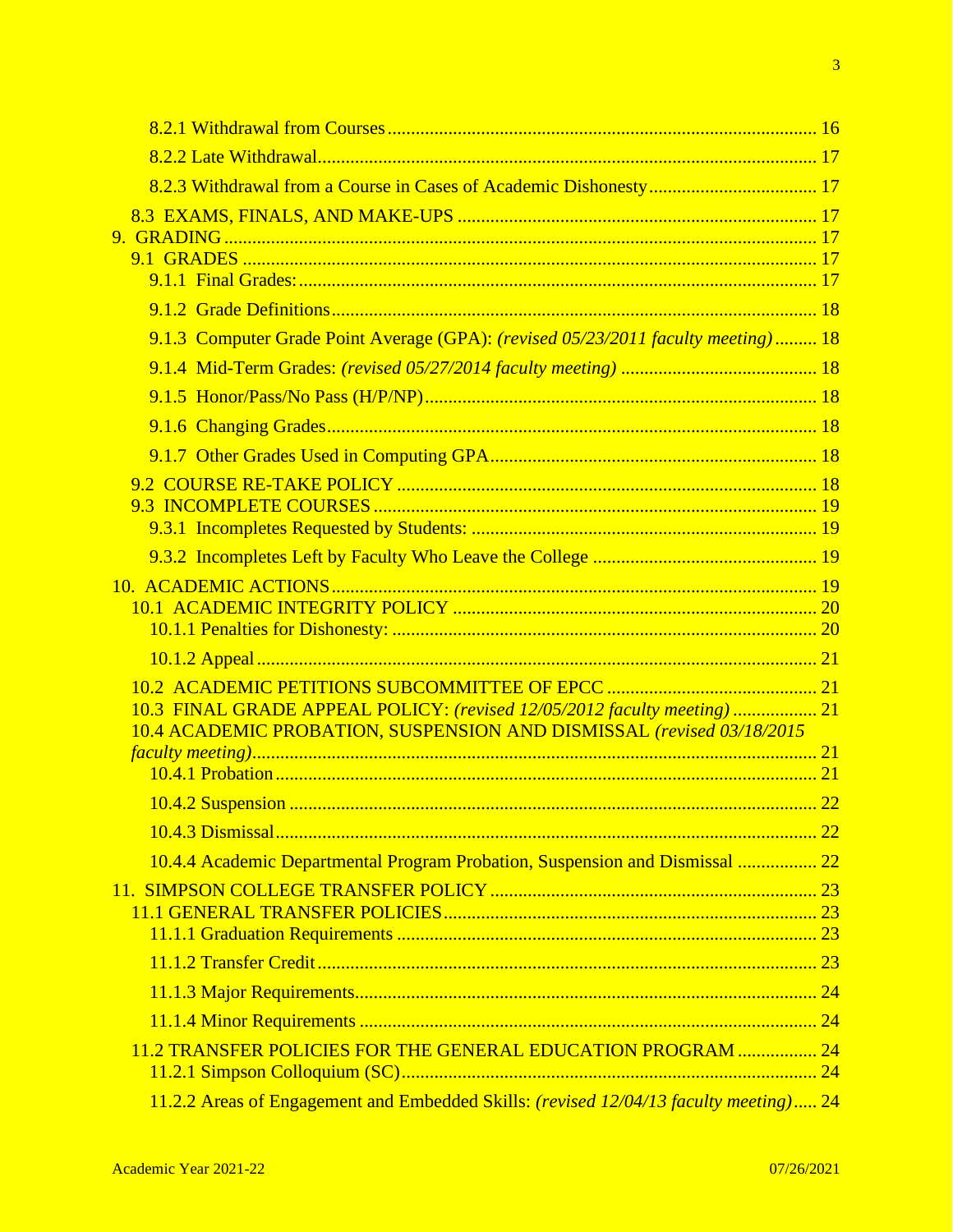|--|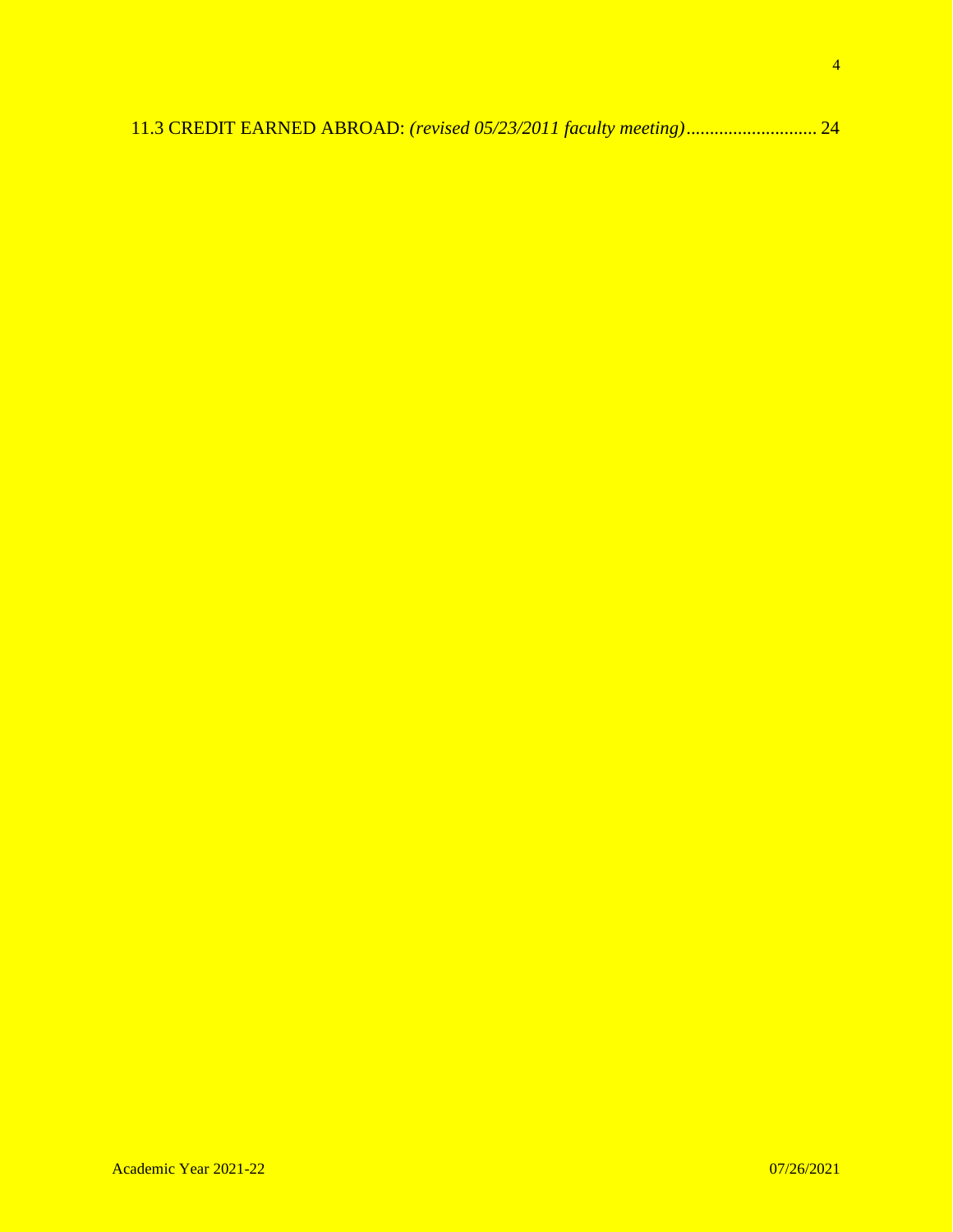## **SIMPSON COLLEGE FACULTY HANDBOOK PART IV: ACADEMIC POLICIES**

## **1. CREDIT AND PLACEMENT**

**1.1 ADVANCED PLACEMENT WITH CREDIT**: *(revised 05/21/2012 faculty meeting)* Students who complete the college entrance examination board advanced placement tests(s) (AP) with a score of three (3) or better may be given advanced placement with credit but without a grade for those courses throughout the college in which tests are passed. The award of such credit is subject to review by the department concerned.

A student may earn credit but without grade by examination in those courses or subject areas presently available or to be available through the college level examination program (CLEP).

A maximum of 24 credits may be earned by a combination of AP and CLEP credit.

## **1.1.1 Credit Granting Policy for Non-Traditional Credit:** *(added 05/20/2013*

### *faculty meeting)*

The following guidelines apply to CLEP credit, military credit, vocational-technical course credit, AP credit, International Baccalaureate and life experience credit.

**1.1.1.1** A maximum of 32 credits may be granted to a student in the combined areas of coursework taken through the armed services, CLEP credit, life experience credit, vocational-technical course credit, AP credit, and credit through nonaccredited associations.

**1.1.1.2** Students may earn credit in the non-traditional areas only within the first 64 hours of graduation credit; this is equivalent to the first two years of work toward a degree.

**1.1.1.3** The student must demonstrate that the credit applied for meets the curriculum and standards of Simpson College by supplying appropriate supporting documentation.

## **1.1.2 Sources for Non-Traditional Credit Include:** *(added 05/20/2013 faculty meeting)*

**1.1.2.1 Advanced Placement.** Students who complete the college entrance examination board advanced placement tests(s) (AP) with a score of three (3) or better may be given advanced placement with credit but without a grade for those courses throughout the college in which test are passed. The award of such credit is subject to review by the department concerned.

**1.1.2.2 CLEP Exam.** A student may earn credit but without grade by examination in those courses or subject areas presently available or to be available through the college level examination program (CLEP). A maximum of 24 credits may be earned by a combination of AP and CLEP credit.

**1.1.2.3 International Baccalaureate.** Simpson recognizes the IB program and grants credit on a course by course basis for examination scores of 4 or better on the Higher Level courses only. A maximum of 24 credit hours may be earned through the IB.

**1.1.2.4 Armed Services Credit.** A maximum of 16 credit hours may be awarded for coursework equivalent to Simpson College courses taken while in and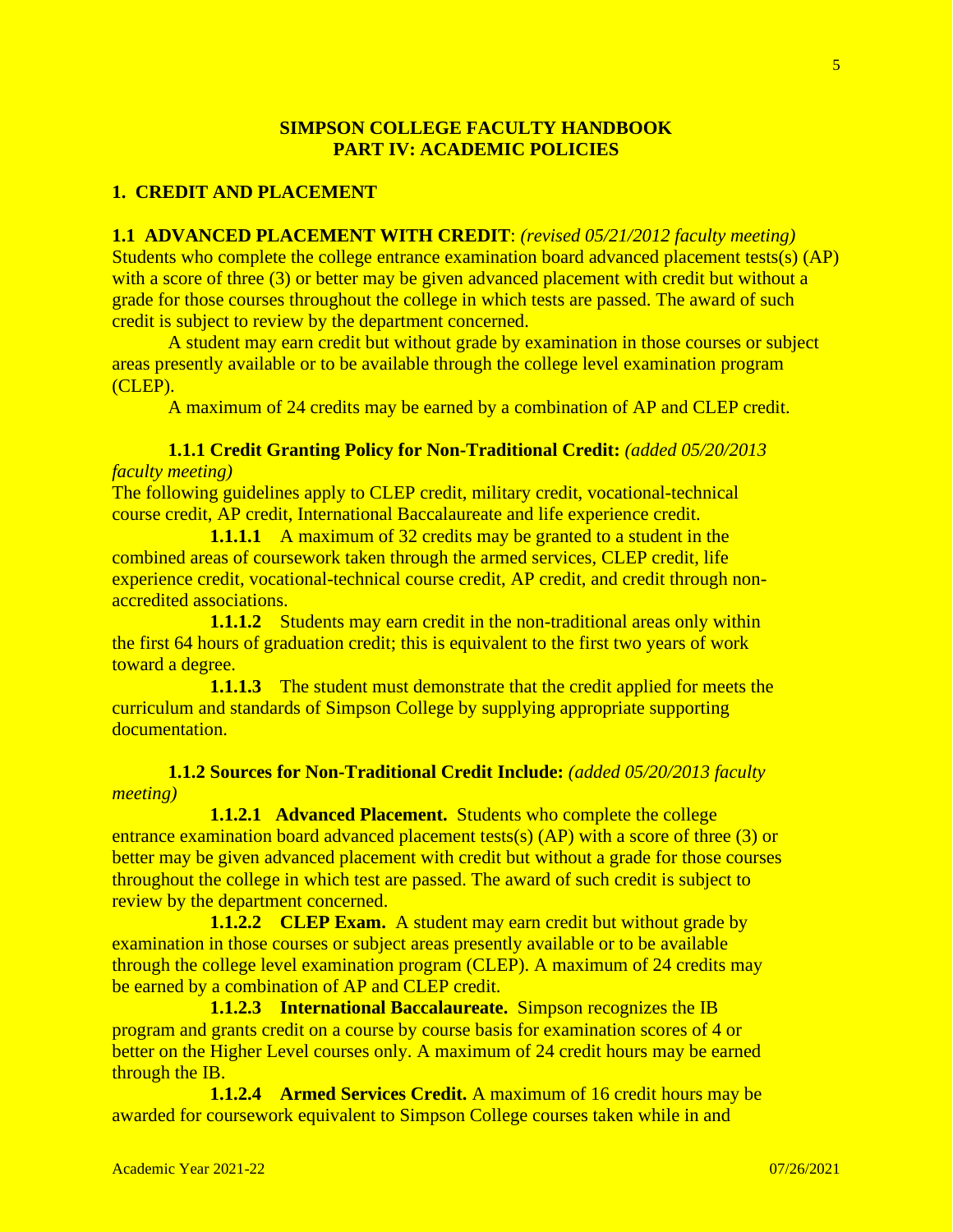through the armed services that meet ACE guidelines for course transfer. The Dantes tests (Military CLEP) will be accepted under the guidelines pertaining to Simpson CLEP standards. To be eligible for credit, each course transferred must be approved by the Dean for Academic Affairs.

**1.1.2.5 Professional Organization.** A maximum of 16 credit hours may be awarded for coursework equivalent to Simpson courses taken through unaccredited organizations such as LOMA (Life Office Management Association), ABA (American Banking Association), CPCU (Chartered Property and Casualty Underwriters), and Bible Schools. Each course must be approved by both the chairperson of the department in which the credit is being granted and the Dean for Academic Affairs.

**1.1.2.6 Life Experience.** A maximum of 24 credits may be awarded for life experience credit, and credits are limited to that number that would bring the student's total credits to 64. The total number of life experience credits available to a student will be determined at the date of submission of the final portfolio. (Note the exception mentioned above for accounting students seeking to complete 150 credits.)

### **1.2 ADVANCED COURSE PLACEMENT:** *(revised 05/23/2011 faculty meeting)*

A student may be placed in a course level above that normally expected for his/her classification on the basis or superior secondary school performance, transfer credit, examinations, unusual experience, or departmental waiving of prerequisites. Details may be secured from the head of the relevant department. No credit is given for such courses unless in the case of departmental examination.

If a student passes a departmental examination in lieu of taking a course, the student may elect to receive credit for the course. The grade associated with this credit will be Pass (P) or Honors Pass (HP) as determined by the department chair and based on the grade on the exam. A departmental examination for a particular course may be attempted only once. There is no further penalty in the event the student does not pass the examination or does not choose to receive credit.

### **2. CLASS ATTENDANCE**

**2.1 CLASS ATTENDANCE POLICY-FACULTY:** *(revised 03/04/2010)* Faculty members should make a point of being prompt in their arrival for lectures and discussion periods and hold the students to the same promptness in class attendance. If it is necessary for an instructor to cancel or be absent from a class, the department head and the dean for academic affairs must be advised of this fact.

**2.2 CLASS ATTENDANCE POLICY-STUDENTS:** *(revised 03/04/2010)* Students are expected to be present at regularly scheduled meetings of classes and laboratories. The privilege of being excused from class or making up work missed because of absence from the class is granted wholly at the discretion of the instructor. The instructor has the obligation of explaining to his/her class at the first meeting of the group his/her particular requirement as far as class attendance is concerned. Instructors report to the office of the registrar the names of students who have excessive absences for no apparent reason. That office likewise will report to the faculty appropriate information available concerning student absences.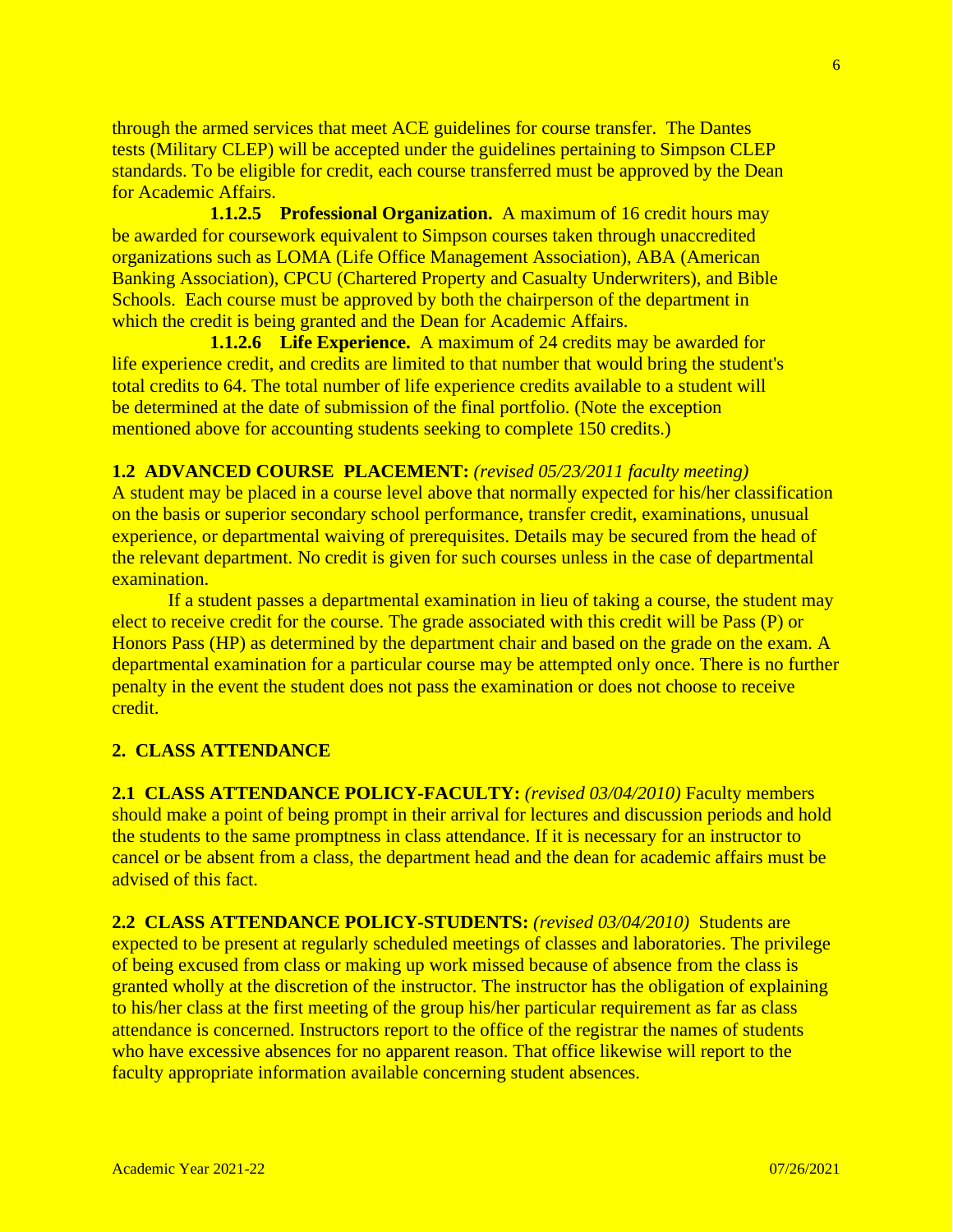**2.3 CLASS ABSENSES FOR COLLEGE-SANCTIONED ACTIVITIES:** The Simpson faculty believe that learning happens outside of the classroom as well as in class. The faculty has agreed that students shall not be penalized for participation in college-sanctioned events which necessitate absence from classes, so long as the student informs the faculty member prior to the event and completes work equivalent to what was missed in class. Scheduled college-sanctioned events that require class absences, shall be listed on the portal under Student Excused Absences one week in advance, if possible, and approved by the academic dean. Those scheduling collegesanctioned events are responsible for posting the event and shall seek to minimize the disruption of classes, and encourage students to avoid unnecessary absences.

### **3. COURSE INFORMATION**

**3.1 SPECIAL TOPICS: 190, 290, 390, 590, 690** *(revised 12/05/2018 faculty meeting)* Each department may set up a course or courses in selected special topics. Special topics courses examine content not covered by the current curriculum.

The course numbers are 190, 290, 390, 590 and 690. These courses are not to be confused with Independent Study 380, which is planned for study by a single student. Submit the title (limited to 21 characters counting spaces) and course description of the special topic to the registrar and report the course to EPCC. The basis for course designation is as follows:

190 – This designation will be for any special topics for which there are no pre-requisites and the content would be suitable for an entry level of study.

290 – This designation will be for any special topic for which there might be prerequisites and the level of the content would be appropriate for a student with a suitable background in the subject matter.

390 – This designation will refer to courses that are advanced in nature with prerequisites or permission of instructor.

590 – This designation will refer to special topics courses at the graduate level.

690 – This designation will refer to special topics courses offered to advanced standing students.

Note: It is recommended that departments use special topics courses as a way to offer a new course, but it is expected that courses that have been offered as special topics for 2 semesters be proposed as catalog courses if the course will be taught on a regular basis.

**3.2 INDEPENDENT RESEARCH: 198, 298, 398** *(added 01/19/2010)* Undergraduate independent research is defined as: An inquiry or investigation conducted by an undergraduate student that makes an intellectual or creative contribution to the discipline.

Each department may set up a course or courses in independent research. These courses are normally open to majors and minors in the department offering the course, however, the instructor and the department chair may choose to invite students outside their department to participate in the research project. Students may only be registered in independent research at the request of the instructor and department chair.

The course numbers are 198, 298, and 398. These courses are not to be confused with Independent Study 380, etc., or with special topics 190, etc. The basis for course designation is as follows:

198 – Independent Research. This designation will be for any independent research that is designed for entry level study of the subject in which the student would not work alone but assist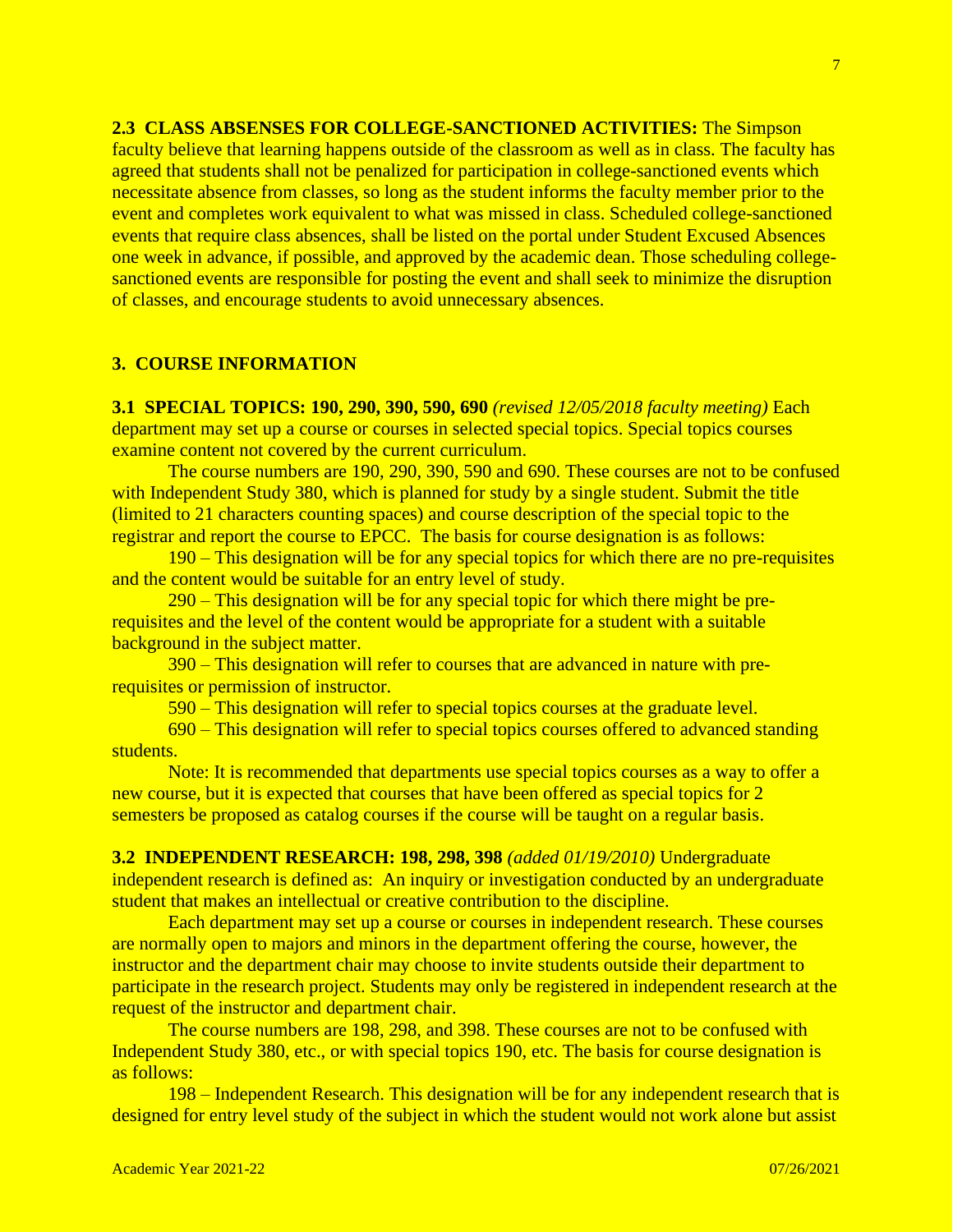in the research under direct supervision. This would normally be offered to majors or minors in the department that offered the course, or for students requested by the department chair and the instructor to participate in a specific research project as an assistant in the research.

298 – Independent Research. This designation will be for independent research that is open for any rank of student deemed ready to participate in conducting their own research. Normally reserved for majors and minors of the department offering the research opportunity, but can be open to any student upon the request of the chair of the department and the instructor. All participants must be approved by the instructor and the department chair.

398 – Independent Research. This designation will refer to research at an advanced level and permission of instructor and the department chair. Normally reserved for majors and minors in the department offering the research opportunity, but can be open to any student upon the request of the instructor and the department chair.

### **3.3 CAREER OBSERVATION AND INTERNSHIP: COOP 119, 319** *(revised 02/15/2011*

*faculty meeting)*: Simpson's experiential learning programs integrate classroom work with learning on the job. Two different experiences (courses numbered 119 and 319) are available and may be taken individually or in sequence. No more than 16 credits in Coop 319 internship may be counted toward graduation. Grading for 119 and 319 will be H/P/NP. See department chairpersons and director of career services for further information.

**Co-op Ed 119: Career Observation:** Career observation is an opportunity for students to investigate career directions while earning 4 credits. Student requirements include attendance at one (1) Co-op 119 group session and one (1) individual session during spring semester (April); a minimum of 40 hours of career observation at one or more sites during May Term; class time on campus including participation and reflection, and submission of a career portfolio. The student must be in good academic standing and must be a freshman or sophomore.

**Co-op Ed 319: Internship**: An internship is an opportunity for a sophomore, junior or senior student to participate in professional training, assume initial decision-making responsibilities, or engage in project-based research and development with an off-campus organization in the private or public sector. The internship may consist of from 1 to 16 credits. Students must work at least 30 hours for each credit.

To qualify as an internship the position must provide the student with professional training or managerial responsibilities appropriate to an entry level opportunity available normally only to a candidate with a college degree. The position will ordinarily require some specific academic training or skills related to a major, minor, or program at the college, and may or may not provide compensation. The student must be in good academic standing and be a sophomore, junior or senior.

**3.4 INDEPENDENT STUDY: 180, 280, 380, 580** *(revised 12/05/2018 faculty meeting)*Each department may offer to individual students an opportunity for Independent Study. The purpose of the independent study is to provide for students an opportunity to study a topic in their area of interest that the college does not offer, and that will enhance that particular student's ability to achieve her/his educational goals. Independent study is distinguished from independent research in that the instructor will be working with the student through material that is already known in the field. The department offering the independent study may choose to allow the course to fulfill a requirement in the major or minor. All independent studies require approval of the instructor, the department chair and the division head. The student must have at least a 3.00 cum GPA.

The basis for course designation is as follows: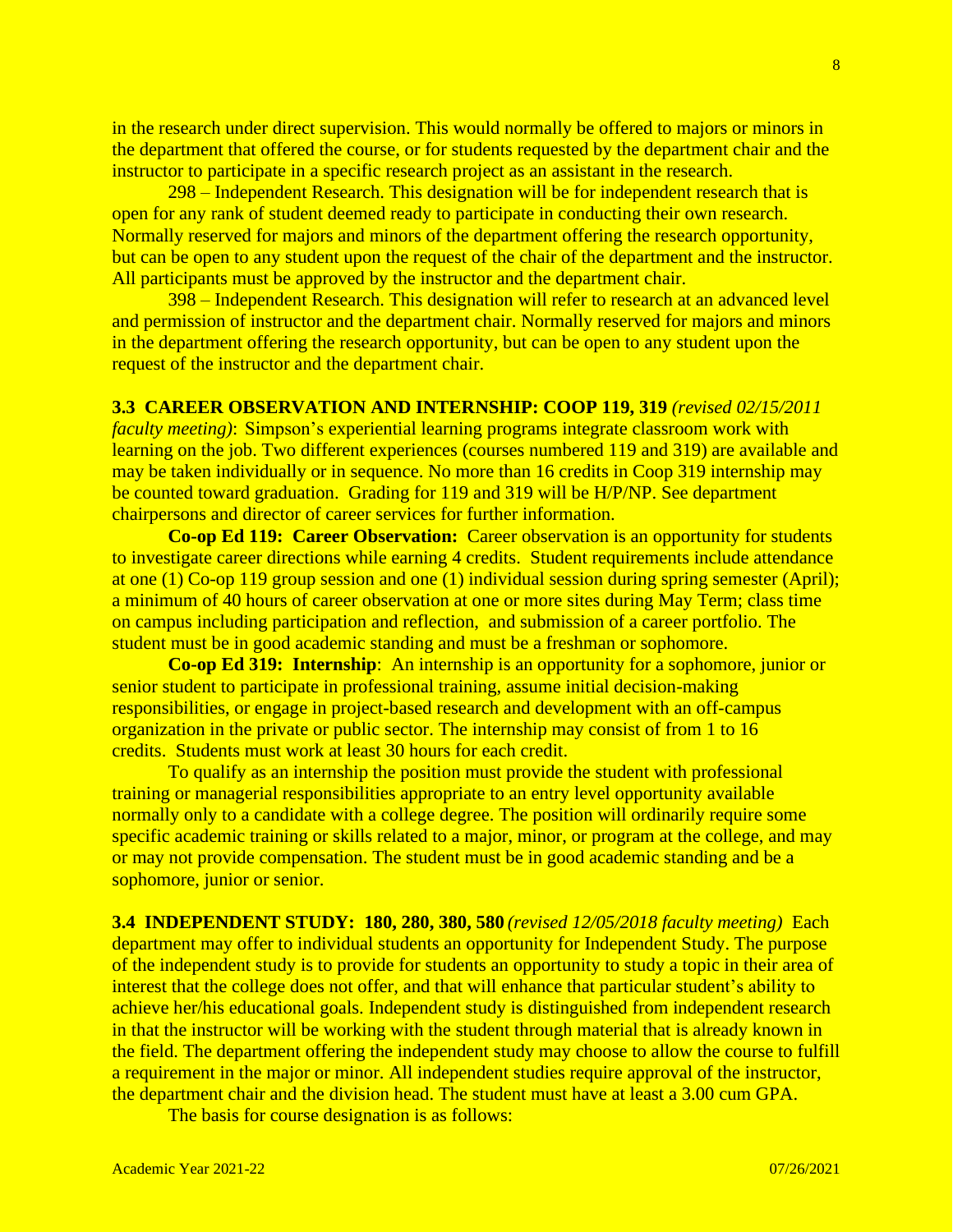180 – Independent Study. This designation will be for any special topic that is open for any student. This course will not have any pre-requisites and can be used as an opportunity for a student to explore a subject of interest at an entry level.

280 – Independent Study. This designation will be for any special topic that is open for any student. This course may have pre-requisites and requires that the student have some knowledge of the field in which the subject is being offered.

380 – Independent Study. This designation will refer to courses that are advanced in nature and would require the student have an advanced understanding of the field in which this subject is being offered.

580 – Independent Study. This designation will refer to graduate level courses.

**3.5 COURSE CREDIT:** *(added 09/21/2010 faculty meeting)* The majority of courses at Simpson College will carry four credits each. A four-credit course normally engages about onefourth of a full-time student's academic focus during the term. The same logic should be applied to courses fewer than four credits. Courses normally will carry one, two or four credits. Exceptions to this will be made upon approval of EPCC and affirmative faculty vote.

**3.6 INTERNATIONAL TRAVEL COURSES:** 197, 297, 397: *(added 09/20/2011 faculty meeting)* All international travel courses offered for academic credit are to be reviewed by the Study Abroad committee and the Educational Policy and Curriculum Committee as outlined in the Bylaws, Section I of the Faculty Handbook. These courses must be approved by the faculty.

The course numbers 197, 297 and 397 are reserved for international travel courses and may be regular catalog courses or special topics courses. The basis for course designation is as follows:

 197 – Travel courses with this number are open to any student. This course will not have any pre-requisites.

297 – Travel courses with this number are open for any student. This course may have pre-requisites, may require that the student have some knowledge of the field in which the subject is being offered or may require the students have academic experiences beyond that of an entering student.

397 – Travel courses with this number are advanced in nature, generally have prerequisites and may be restricted to juniors and seniors.

**3.7 DOMESTIC TRAVEL COURSES:** 196, 296, 396: *(added 09/20/2011 faculty meeting)* All domestic travel courses offered for academic credit are to be reviewed by the Educational Policy and Curriculum Committee and approved by the faculty.

The course numbers 196, 296 and 396 are reserved for domestic travel courses and may be regular catalog courses or special topics courses. The basis for course designation is as follows:

 196 – Travel courses with this number are open to any student. This course will not have any pre-requisites.

296 – Travel courses with this number are open for any student. This course may have pre-requisites, may require that the student have some knowledge of the field in which the subject is being offered or may require the students have academic experiences beyond that of an entering student.

396 – Travel courses with this number are advanced in nature, generally have prerequisites and may be restricted to juniors and seniors.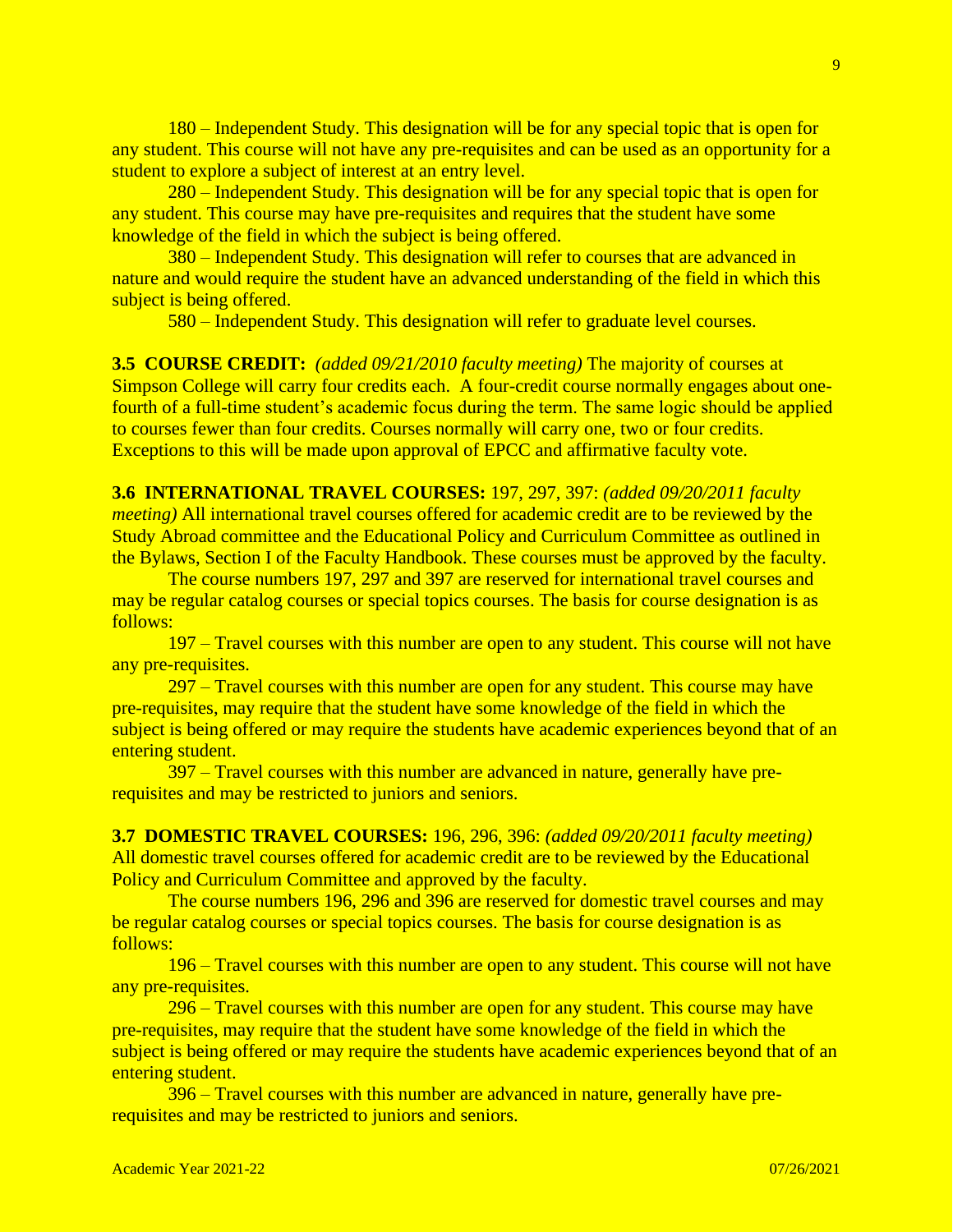## **4. CLASSIFICATION AND ATHLETIC ELIGIBILITY**

**4.1 PROGRESS TOWARD DEGREE:** *(revised 12/05/2018 faculty meeting)* Each full-time student is expected to make *normal progress* toward the completion of the degree. A course load of 16 credits per semester, plus one May Term course every other year, constitutes the normal course load necessary to complete the degree in four academic years for an undergraduate student. *Minimal progress* means the successful completion of at least 12 credits each semester. Graduate students taking 6 or more credit hours are considered full-time. Graduate students taking 3 or more credit hours are considered part-time.

### **4.2 CLASSIFICATION OF STUDENTS:** *(revised 12/05/2018 faculty meeting)*

Undergraduate students are classified as follows:

Freshmen 0-29.00 Credits Sophomores 29.01-61.00 Credits Juniors 61.01-95.00 Credits Seniors 95.01- Credits

### **4.3 ATHLETIC ELIGIBILITY FOR RETURNING STUDENTS:** *(revised 12/05/2018*

*faculty meeting)* To be eligible for intercollegiate athletics at Simpson, a student must meet the following standards.

**4.3.1 Enrollment in Current Semester:** The student must be a degree-seeking, fulltime day student (that is, the student must be enrolled in 12 or more credits, and must be making normal progress toward a degree as defined in the institution's catalog.)

**4.3.2 GPA Requirement:** A student with freshman standing must have at least a 1.8 cumulative grade point average; a student with sophomore standing must have at least a 1.9 cumulative grade point average; a student with junior standing must have at least a 2.0 cumulative grade point average; and a student with senior standing must have at least a 2.0 cumulative grade point average. Students enrolled in graduate programs should refer to the handbook of their program for GPA requirements. Note: The minimum cumulative grade point average for athletic eligibility is not to be confused with the minimum grade point average for academic progress toward the degree.

**4.3.3 Progress toward a Degree:** The student must be making minimal progress toward a degree. This means that after one full academic year, fall semester and spring semester, a student must have successfully completed a minimum of 24 credits. At the conclusion of two full years a student must have accumulated 48 credits and after three full years, 76 credits, which includes at least one May Term through the third year.

# **4.3.3.1 Athletic Eligibility for Transfer Students:** *(added 11/15/2011 faculty meeting)*

- a. If a student is a transfer but did not participate in athletics at their previous school, then the student is eligible regardless of their GPA at the previous school.
- b. If a student was an athlete at the previous school, then the student must have been academically and athletically eligible had they returned to the previous school OR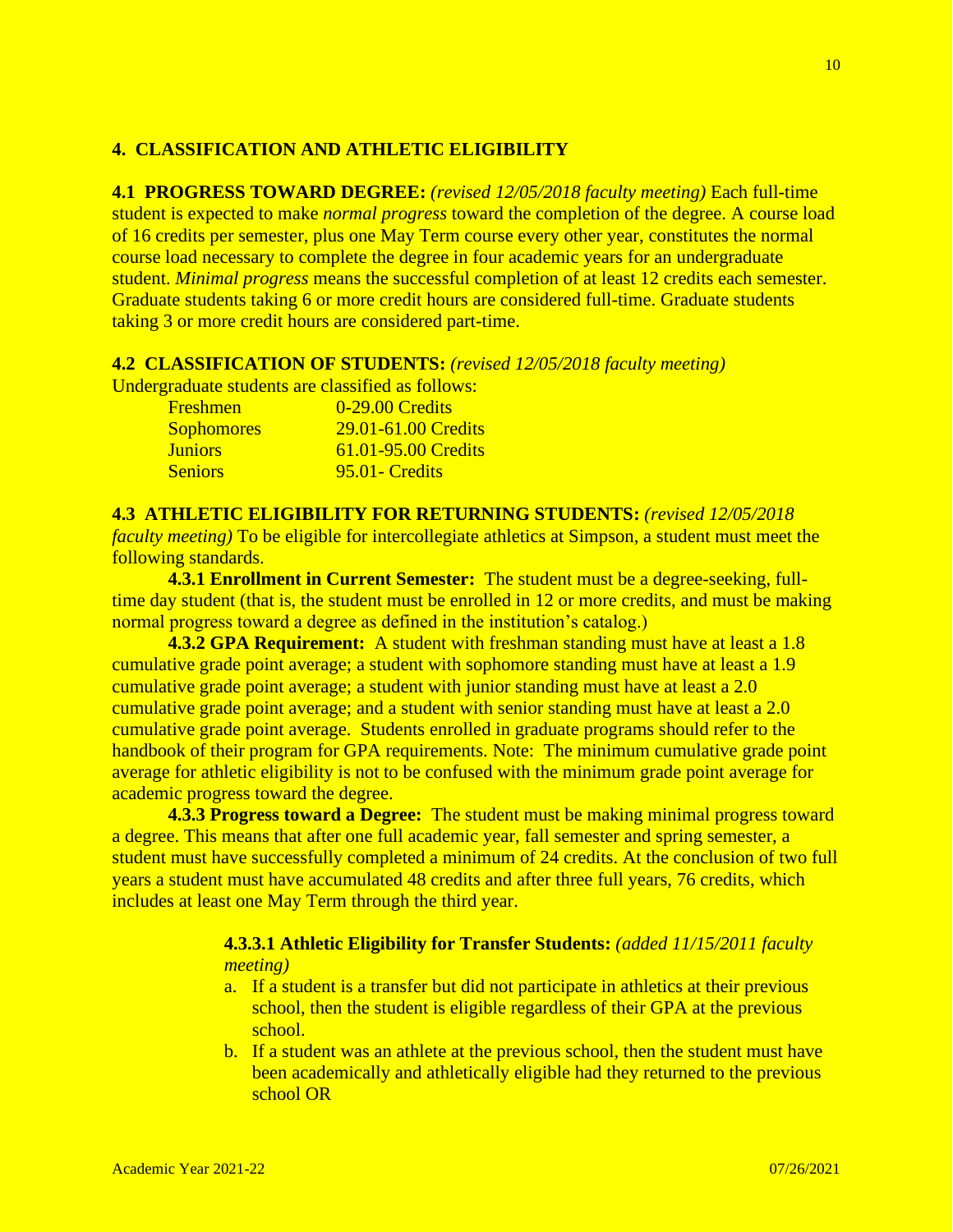- c. If the student transfers from a four-year to a two-year college and then transfers to Simpson, he or she successfully must have completed at least 24– semester or 36-quarter hours of transferable credit at the two-year college and spent at least two full-time semesters or three full time quarters of attendance at the two–year college to be eligible.
- d. If the transfer student, from either a two-year of four-year institution, does not meet one of the preceding exceptions for immediate eligibility, he or she must complete an academic year of residence at Simpson College to gain eligibility status.

**4.3.3.2 Student-Athlete and Academic Honesty***: (added 11/15/2011 faculty meeting*) A student who has been placed on academic probation at Simpson due to academic dishonesty is no longer in good academic standing and is ineligible for that term.

**4.3.4 Summer Enrollment:** *(revised 11/15/2011 faculty meeting)* Summer school credits taken at Simpson College may immediately be applied to satisfy the minimal progress and GPA requirement for eligibility. If credits are not from Simpson, only the credits will be applied and not the GPA.

**5. GRADUATION REQUIREMENTS:** *(revised 12/05/2018 faculty meeting)* Simpson College offers 2 baccalaureate degrees: Bachelor of Arts and Bachelor of Music. Simpson also offers three graduate degrees: Master of Arts in Criminal Justice, Master of Arts in Teaching, and Master of Music in Choral Conducting.

**5.1 BACHELOR OF ARTS:** For the Bachelor of Arts Degree the candidate must fulfill the following general requirements.

**5.1.1 Credits and GPAs:** At least 128 credits of course work with cumulative Simpson, major, and minor (if applicable) grade point averages of C (2.00) or better.

**5.1.2 Major:** The completion of a major field of concentration.

**5.1.3 Grades in Major and Minor:** No grade below C- (1.70) or P will count toward fulfilling the requirements for the major or minor.

**5.1.4 General Education:** The successful completion of the Engaged Citizenship Curriculum.

**5.1.5 May Term:** The completion of one May Term course for every two years of fulltime study at Simpson. All May terms count toward graduation.

**5.2 BACHELOR OF MUSIC: For the Bachelor of Music Degree** the candidate must fulfill the following general requirements:

**5.2.1 Credits and GPAs:** At least 132 credits of course work with cumulative Simpson, major, and minor (if applicable) grade point averages of C (2.00) or better.

**5.2.2 Major:** The completion of a major field of concentration.

**5.2.3 Grades in Major and Minor:** No grade below C- (1.70) or P will count towards fulfilling the requirements for the major or minor.

**5.2.4 General Education:** The successful completion of the Engaged Citizenship Curriculum.

**5.2.5 May Term:** The completion of one May Term course for every two years of fulltime study at Simpson.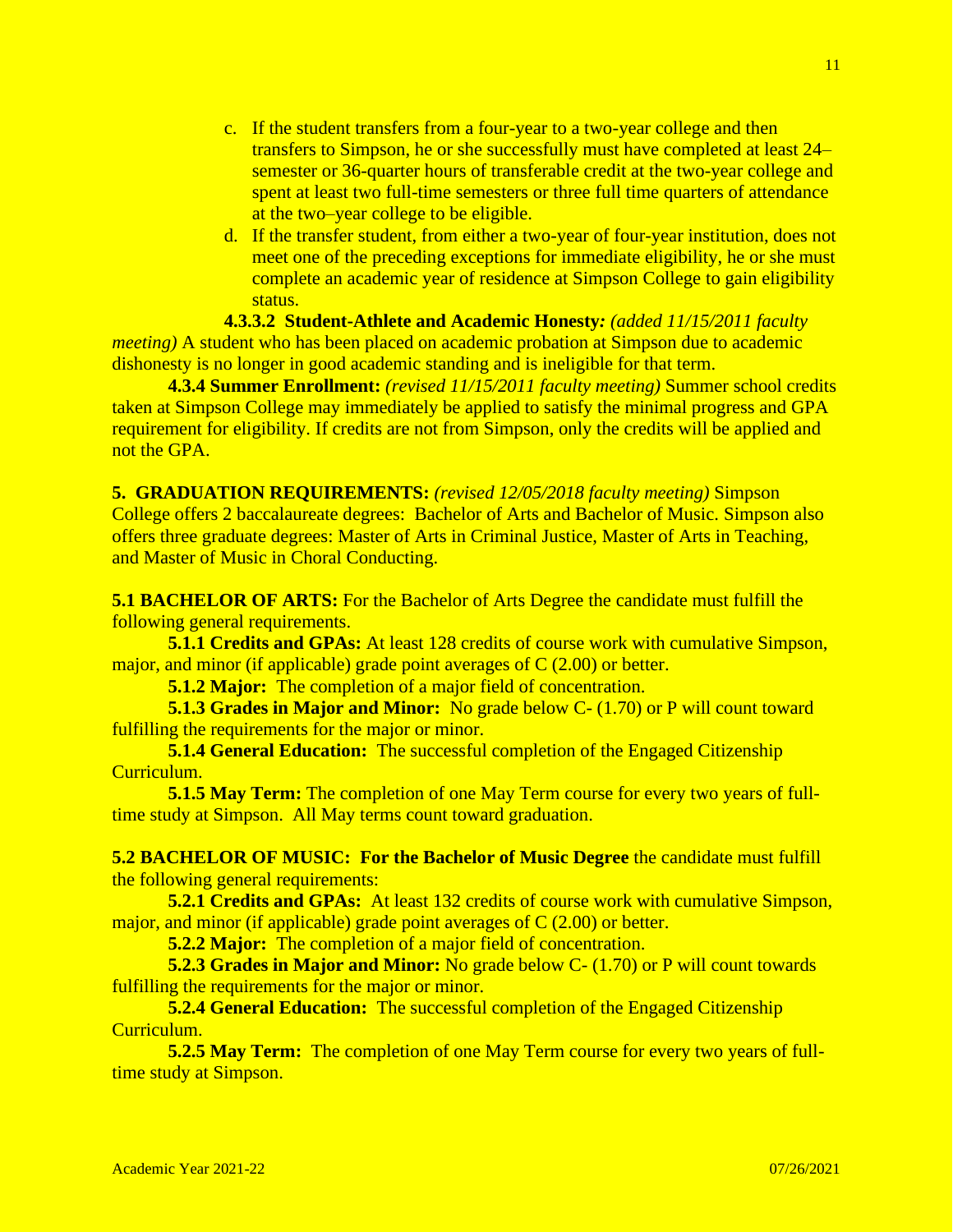**5.3 SECOND DEGREE:** *(revised 04/17/2012 faculty meeting)* A student who wishes to secure a second undergraduate degree must successfully earn at least 32 credits beyond the requirements for the first undergraduate degree. He/she must fulfill the requirements of a second major and meet all specific requirements for each of the two degrees desired.

**5.4 RESIDENCE REQUIREMENTS:** *(revised 05/23/2011 faculty meeting)* A candidate for a degree is required to earn the final 32 credits of the degree through Simpson College. Requests for exceptions to this rule may be made by academic petition. Other exemptions are described in 5.4.1 below.

**5.4.1 Pre-Professional Study or Graduate Study:** *(revised 05/23/2011 faculty meeting)* Following the completion of the first three years of residence at Simpson, students can arrange in advance to spend the fourth and/or fifth year in a professional, technical or graduate college (law, dentistry, engineering, medicine, medical technology, nursing, etc.). The student must complete all graduation requirements at Simpson or through transfer credit. This option requires the approval of the student's major department. Such students will not be eligible for the trustees' award.

**5.5 PARTICIPATION IN COMMENCEMENT CEREMONY:** *(revised 05/23/2011 faculty meeting*) Participation in the annual spring or December graduation ceremony will be limited to students who:

- a. have completed all degree requirements by the date of the ceremony and are in good academic standing, or
- b. are within two courses (eight credits maximum) and in good academic standing.

Note: Participation in the commencement ceremony does not mean the student has actually graduated. Students will not be graduated and will not receive a diploma until they have completed all graduation requirements. If degree requirements are completed within the calendar year of the student's participation in the ceremony, the student will be a member of that year's graduating class.

## **5.6 POSTHUMOUS AND END-OF-LIFE DEGREE AWARDING POLICY:** *(revised*

*12/04/2013 faculty meeting)* To award a degree or certificate from Simpson College posthumously or in end-of-life circumstances that prevent a student from completion, a request to do so should be made to the EPCC. The request should state the reasons that the degree should be granted. The student to be awarded the degree must have completed at least 75% of the credits required for graduation.

If the EPCC approves the request, it will be forwarded to the full faculty at its next regularly scheduled meeting. If the faculty approves the degree, the proposal will be sent to the president of the college, the secretary of the board, and the academic dean. If all three approve, the degree will be granted.

**5.7 CHANGES TO GRADUATION REQUIREMENTS:** The authority to change the requirements for degrees is vested in the faculty.

## **6. MAJORS AND MINORS**

## **6.1 MAJORS:**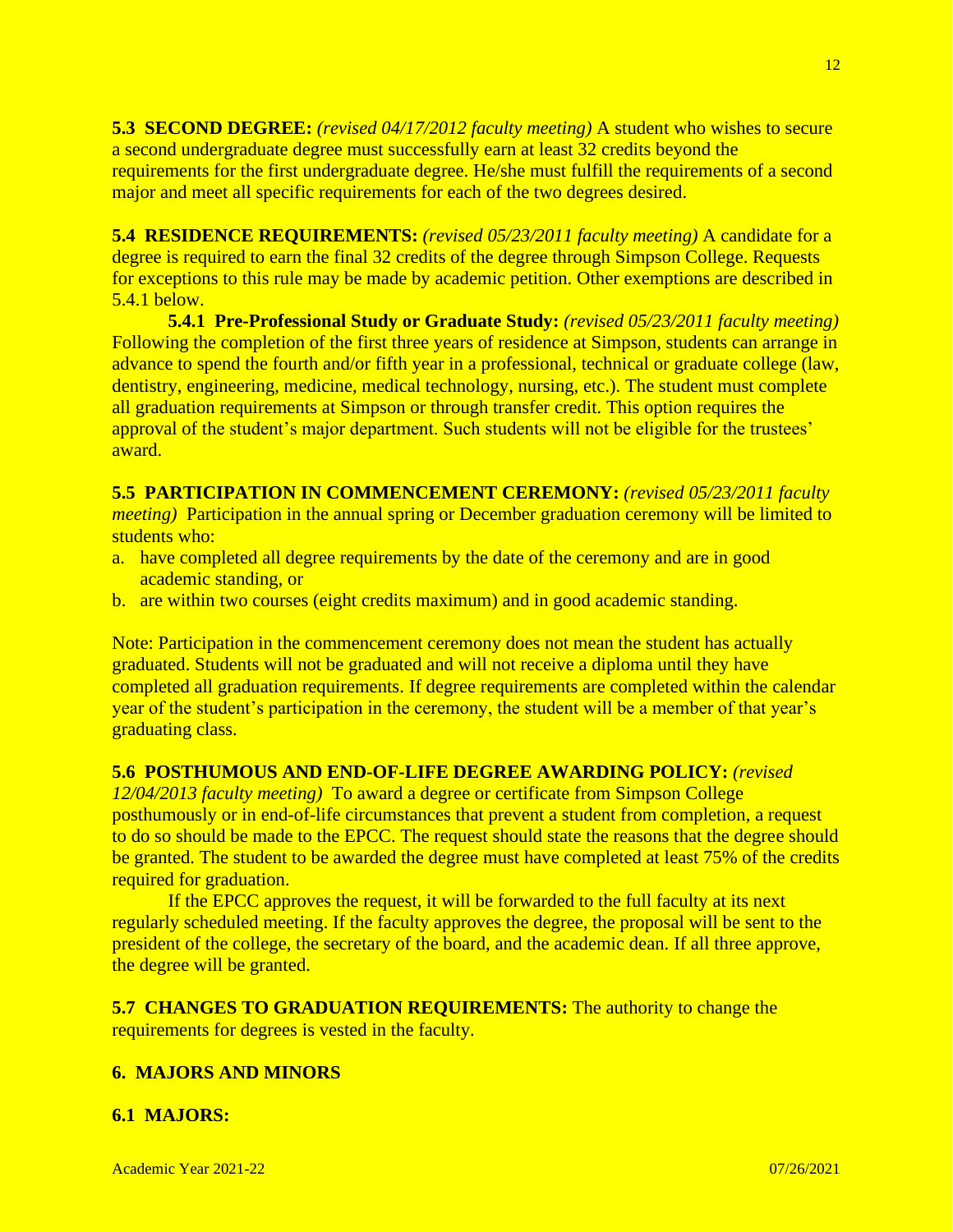**6.1.1 Declaring a Major:** *(revised 1/11/2017 faculty meeting)* A first year student may declare an academic major no earlier than the beginning of his or her second semester at Simpson College. A student previously enrolled full-time at another institution who transfers to Simpson College may declare a major as early as her or his first registration/advising appointment at Simpson.

All students (part-time and full-time) must formally declare a major by the end of the add/drop period of the next regular semester once reaching fifty (50) earned credits. If a student has not declared his or her major by this time, a hold will be placed on the student's record preventing the student from changing his or her registration. Once a major has been formally declared, the hold will be lifted.

All students are required to have a faculty advisor from the department of each of the student's declared majors.

The declaration of major form is available online.

**6.1.2 Alterations to Major Requirements:** Alterations in the departmental prerequisites and course requirements for a student pursuing a major in that department may be approved by the department head. A course substitution or waiver form for major requirements is available online.

### **6.2 CATALOG**

**6.2.1 Catalog of the Major:** Major requirements are determined by the catalog in effect when the student's major is declared.

**6.2.2 Catalog of the General Graduation Requirements:** *(revised 05/23/2011 faculty meeting*) General requirements for graduation, including general education requirements, are determined by the catalog in effect on the date on which the student becomes degree seeking at Simpson (admission to Simpson College).

**6.2.3 Catalog of Readmission**: *(revised 04/16/2014 faculty meeting)* Students who break continuity in attendance at Simpson must complete the readmission process through the office of the dean for academic affairs before they are again degree candidates. If students have been out for one calendar year or less, requirements at readmission are those in effect at the time of the original admission and declaration of major. Students who have broken continuity for more than one calendar year are subject to the requirements of the catalog in effect at the time of readmission, including the requirements for general education. Students who seek readmission to Simpson after at least one calendar year of separation and during that time of separation complete an Associate of Art degree from a regionally accredited institution will be covered under 11.2.2.c.

### **6.3 DEFINITIONS** *(revised 04/17/2012 faculty meeting)*

**6.3.1 Major:** *(revised 09/21/2010 faculty meeting)* A major is a course of study in an academic discipline or interdisciplinary field. Normally the maximum number of four-credit courses in a major at Simpson College is 10, including courses from other departments, plus a capstone experience. For those majors with one- and two-credit courses, the maximum credits will be 40 plus a capstone experience. The capstone experience will normally carry no more than four credits. Exceptions must be approved by EPCC and the faculty. Proposals for exceptions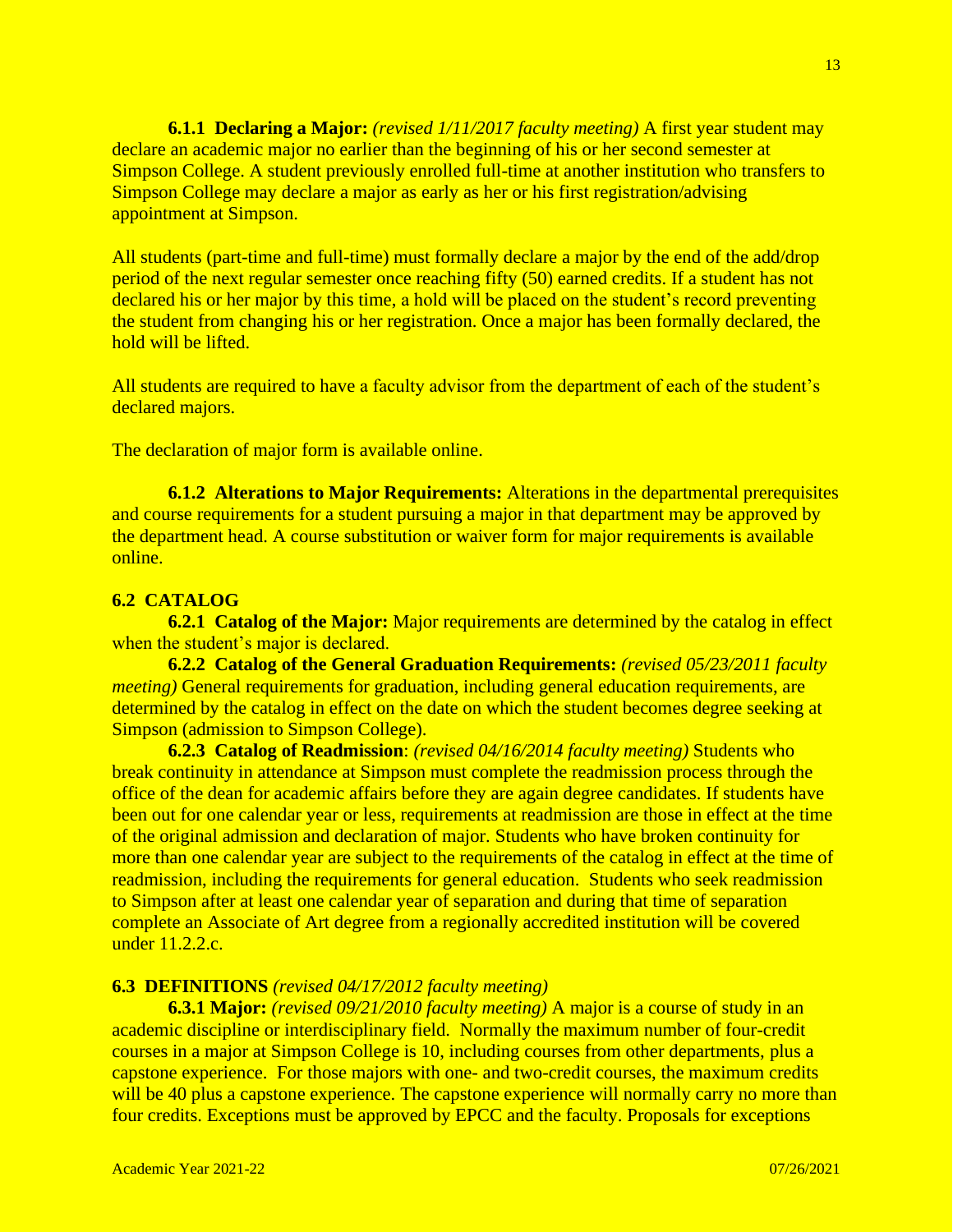should include documentation such as accreditation requirements and examples of similar majors at other Bachelor of Arts institutions.

**6.3.2 Minor:** *(revised 05/23/2011 faculty meeting)* A minor is a course of study in an established academic discipline or interdisciplinary field. A minor normally requires at least 16 credits and no more than 24 credits. Exceptions must be approved by EPCC and the faculty.

# **6.4 INDEPENDENT INTERDISCIPLINARY MAJOR (IIM):** *(revised 10/19/2010 faculty meeting)*

**6.4.1 Interdisciplinary Studies Program:** The interdisciplinary studies (IntSt) program faculty consists of three faculty members, one of which will be the director of the program, representing three divisions of the college. The interdisciplinary studies program faculty will serve as a committee that will advise students on the development of student-chosen advisory boards and completion of Independent Interdisciplinary Major (IIM) proposals and will review, but not approve, proposals to pass on to the EPCC for final approval. The IntSt program faculty will serve as a department for students pursuing an IIM, signing graduation applications, petitions and other documents requiring department chair review.

## **6.4.2 Independent Interdisciplinary Major (IIM) Approval Procedure:**

- a. The student consults with the interdisciplinary studies program faculty on choosing an advisory board and developing a proposal.
- b. With support from the student-chosen advisory board, the student develops a title of the IIM, a set of courses, including options to allow for changes in course offerings, and the nature of the senior project.
- c. The student submits a proposal to the interdisciplinary studies program faculty including the title of the IIM, a list of required courses, description of the senior project, two letters of recommendation, and an explanation for how the proposed program will meet the student's educational goals and lead the student into a career or graduate school.
- d. The interdisciplinary studies program faculty will review the proposals and advise the students on the development of a proposal, but will not approve the proposals. The proposal then goes to the EPCC for final approval. The student, along with his or her advisory board, will have the opportunity to meet with the EPCC in support of the proposal.
- e. After EPCC approval, the interdisciplinary studies program faculty can approve changes to the required courses of the IIM.

# **6.5 ADDITION AND DELETION OF ACADEMIC MAJORS AND MINORS TO THE CURRICULUM** *(added 10/14/2015 faculty meeting)*

6.5.1 The additions of academic majors and minors are typically added to the curriculum by approval of the full faculty. Academic departments seeking to add majors and minors to the curriculum must submit proposals to the Educational Policy and Curriculum Committee (EPCC) for review using the appropriate forms.

6.5.2 Academic departments seeking to drop academic majors and minors from the curriculum must notify the EPCC of their intention to do so on the appropriate forms in time to allow EPCC and the full faculty to consider the change and have any concerns addressed, and in time to allow the college to change all of its marketing materials. Generally, in order to accomplish this, the department will need to submit the forms to EPCC at least 15 months before the major will no longer be offered. For example, a department seeking to drop a major for fall semester 2017 should plan on submitting its materials to EPCC by March 1, 2016.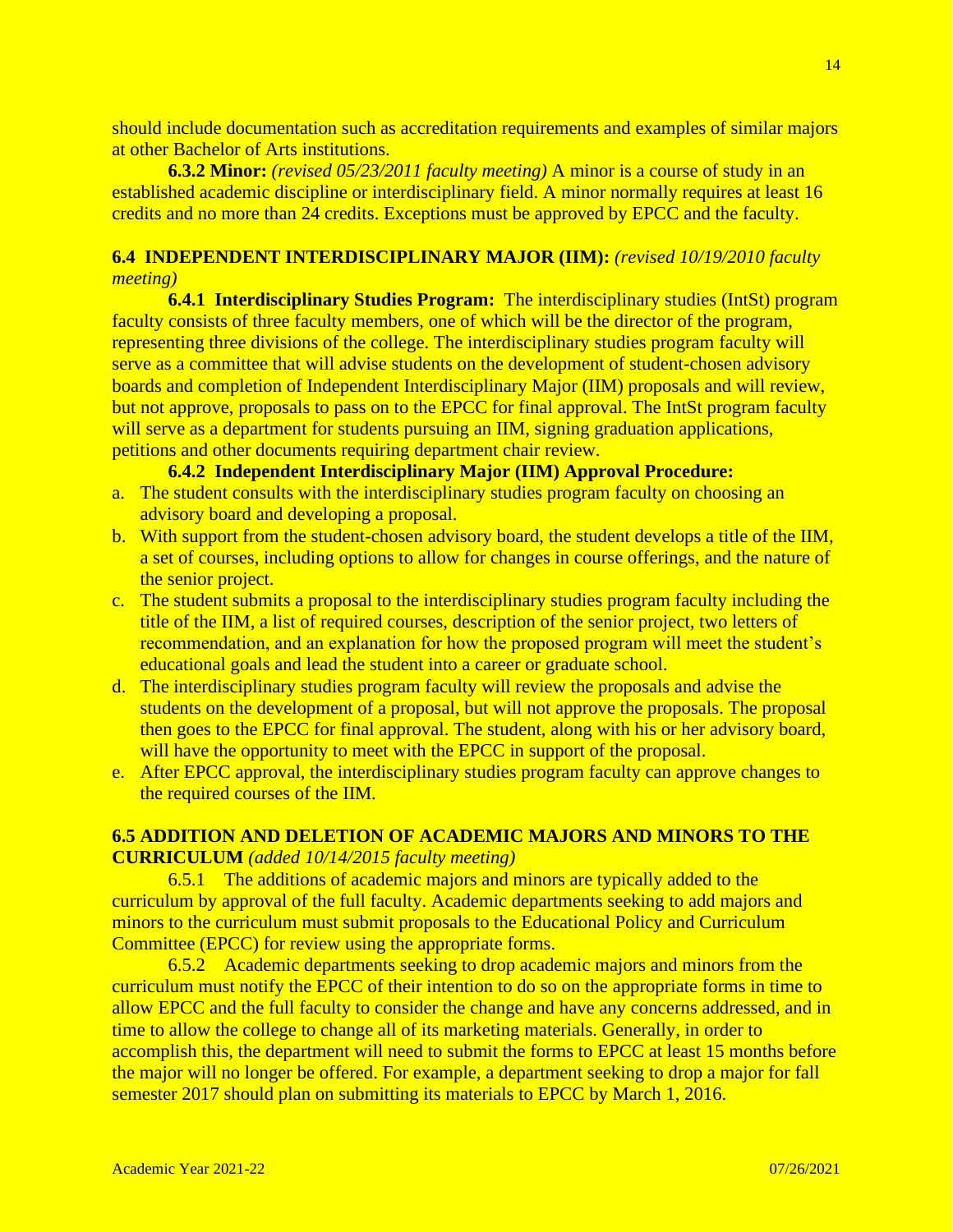- a. Departments dropping majors and minors from the curriculum must work with the academic dean to provide a "teach out" plan to allow students who are currently enrolled in the major or minor to finish their program of study.
- b. During the teach out period, the department must either provide the courses necessary for the program, provide substitutions for required courses, waive requirements, and/or make other necessary changes to allow the students to graduate on time.
- c. Upon receiving notice from a department about the dropping of a major or minor, the EPCC will notify the full faculty at the next regular faculty meeting and if there are no objections, the proposal will go into effect according to the schedule identified above. If there are objections, the matter will be referred back to the EPCC for additional consideration.

# **7. HONORS**

**7.1 PRESIDENT'S AND DEAN'S LIST:** *(revised 05/21/2012 faculty meeting)* The Dean's List is announced after each fall and spring semester of the regular academic year. The Dean's List includes the names of all undergraduate students who, regularly enrolled in the College, complete at least 12 credits in the semester with a grade point average of 3.70 or better. In the event one of the courses is taken on the Honors/Pass/Non-Pass basis, an Honors grade must be achieved.

Matriculated part-time undergraduate students who complete at least 12 credits in a calendar year and achieve a grade point average of 3.70 or better in that calendar year are named to the annual Dean's list for part-time students.

Special recognition is accorded those with similar qualifications who have achieved a grade point average of 4.00 by their being named to the President's List.

**7.2 HONORS AT GRADUATION:** *(revised 05/23/211 faculty meeting)* Currently the distinction summa cum laude is given to those graduates who earn a cumulative grade point average of 3.90-4.00; magna cum laude, 3.75-3.89; and cum laude, 3.60-3.74. To be eligible for honors at graduation, a student must have attended Simpson for six semesters of full-time enrollment and/or have earned at least 64 credits. The cumulative grade point average is computed only on the total credits earned in residence.

**7.3 HONORS PROGRAMS:** *(revised 05/23/2011 faculty meeting)* Departments may offer "Honors in the Major" upon graduation to students who complete specific requirements. Students who have completed 64 credits and have at least a 3.0 or better overall cumulative GPA and a cumulative GPA of 3.5 in the major may apply to the department chair for admission to its honors track. The department faculty must approve the selection of honors students. Although the requirements may vary by department, all students must complete at least eight (8) credits of research and writing over two (2) semesters, produce a thesis and defend that thesis before a committee of faculty. The thesis work may be completed under the course numbers 391-392 or in a set of other courses as determined by each department. To receive "Honors in the Major," a student must earn an A or A– for the research courses.

**7.3.1 Procedure:** *(revised 05/23/2011 faculty meeting)*

- All "Honors in the Major" programs and requirements must appear in the department's section of the catalog as a major option.
- "Honors in the Major" degree requirements must be approved by the Educational Policy and Curriculum Committee and the faculty.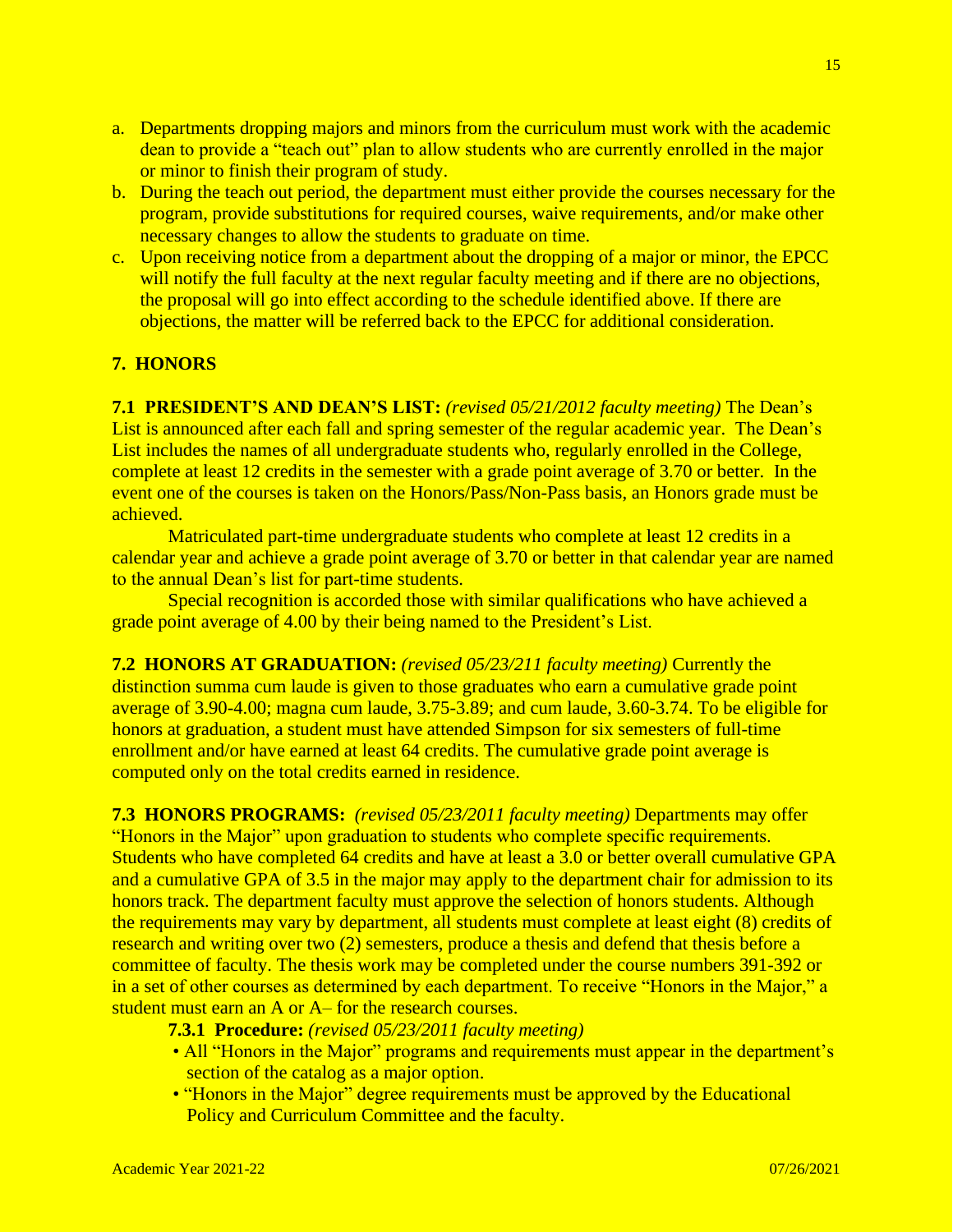• "Honors in..." designation will be noted on the student's transcript and the graduation program.

# **8. REGISTRATION AND EXAMS**

### **8.1 REGISTRATION**

**8.1.1 Registration:** *(revised 05/23/2011 faculty meeting)* No credit is allowed for a course unless the student is officially registered for the course. To be considered full time, a student must enroll in a minimum of 12 credits. Terms 1 and 2 count toward full time fall enrollment, Terms 3 and 4 and May Term count toward full time spring enrollment.

**8.1.2 Change of Registration:** *(revised 05/23/2011 faculty meeting)* Once a student has registered in a course, he/she is considered a member of that class unless he/she drops or withdraws from it as described below. Before the first day of class, students can change their registration using the online registration system. It is recommended that students consult with their advisor before making any change in registration.

**8.1.3 Course Drop Policy:** *(revised 08/26/2011 faculty meeting)*Within the first five (5) school days of the fall or spring semester, the first two (2) days of May Term or comparable period for other terms, courses may be dropped using the online system and without any record on the transcript. The days a student may drop a course is called the "drop period." It is recommended that the student consult the academic advisor and the instructor of the course to be dropped.

**8.1.4 Course Add Policy:** *(revised 08/26/2011 faculty meeting)* Within the first five (5) school days of the fall or spring semester, the first two (2) days of May Term or comparable period for other terms, students may add open courses using the online registration system. During this "add period," students may add a closed course only by obtaining the instructor's signature on an Add Course form and submitting that form in person to the registrar's office.

Independent study applications (180, 280, 380) and course by arrangement forms must be received by the registrar's office before the end of the add period.

 Courses that require auditions, such as theatre and music production courses, may be added after the add period with the instructor's permission.

 Applications for 319 internships may be submitted after the add period, but must be processed before the work for the internship begins.

 In all other cases, if circumstances require a student to add a course after the add period, the student must submit an academic petition, available online, with a rationale and signature of the instructor.

 It is recommended that the student consult the academic advisor and instructor of the course before adding any course.

### **8.2 WITHDRAWALS**

**8.2.1 Withdrawal from Courses:** *(revised 05/23/2011 faculty meeting)* After the "drop period," a student may elect to withdraw from a course but not later than the 14th school day following midterm, at which time the designation of "W" (withdrawn) is placed on the transcript. The "W" has no effect on the student's grade point average.

A full-time student who withdraws from courses to complete fewer than 12 credits for two consecutive semesters will be enrolled as a part-time student the third consecutive semester. Students who withdraw from the college or interrupt their registration for any reasons, and who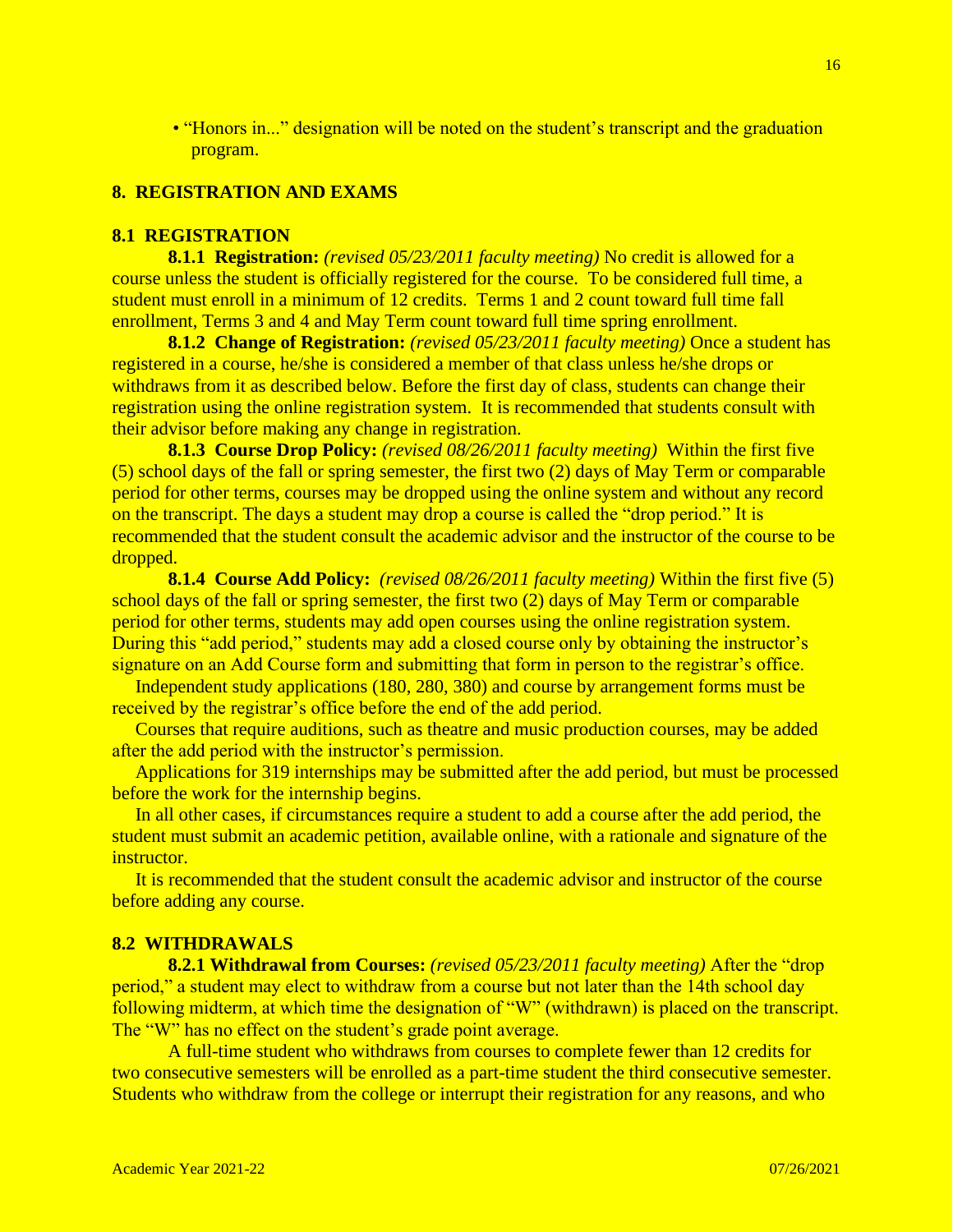wish to return to the college, must apply for readmission to the college through the dean for academic affairs.

**8.2.2 Late Withdrawal:** *(revised 05/23/2011 faculty meeting)* Students who wish to withdraw from a course after the official withdrawal deadline described above must submit an academic petition with rationale and signatures of instructor and academic advisor. Normally, only reasons beyond the control of the student; e.g.: medical, personal, family, military, etc. will be approved.

**8.2.3 Withdrawal from a Course in Cases of Academic Dishonesty:** *(revised 12/02/08)*If the instructor determines that an act of plagiarizing or cheating is such that the student will fail the course, the student will NOT be allowed to withdraw even if the date of such determination is still within the withdrawal period. A grade of "F" will be entered immediately for that student. In all cases of intentional academic dishonesty the instructor will report it to the academic dean and the student's advisor and a record will be entered into the student's file.

If the instructor determines that the academic dishonesty is such that just the assignment or test will be failed, but not the whole course, then the student will be allowed to withdraw from the class if the withdrawal is processed within the withdrawal period. In all cases of intentional academic dishonesty the instructor will report it to the academic dean and the student's advisor and a record will be entered into the student's file.

A student may appeal the outcome of this policy by filing an appropriate and timely appeal with the academic appeals committee, as set forth in these academic policies.

**8.3 EXAMS, FINALS, AND MAKE-UPS:** *(revised 05/23/2011 faculty meeting)* Examinations and quizzes are administered during the semester at the discretion of the instructor except that no academic requirements, such as examinations, assignments or performances, may be given or due between the last day of classes and the first day of finals (i.e., no academic requirements are to be given during the "reading period.")

The registrar schedules final examination week. There are to be no changes during final examination week except those approved by the office of the registrar. Each faculty member is free to choose whether he/she uses the time for a final examination or for a paper or project that substitutes for a final exam, but the time designated for the final must be the due date for the final requirement.

If a student has more than two final exams during one day, he/she may request of the professor that a third and/or fourth exam be changed to another day suitable to the instructor(s) except that the exam cannot be given between the last day of classes and the first day of finals.

The instructor is free to give or not to give make-up examinations. There is no fee for such an examination.

### **9. GRADING**

**9.1 GRADES:** The instructor for his/her students must submit grades to the registrar's office at the end of each semester.

**9.1.1 Final Grades:** *(revised 12/02/2008)*Except as noted below, final grades may not be entered prior to the end of the term in which the course was taken. Final grades must be entered by the deadline for grades which is determined to be two business days after the final exam day. Final grades may be entered late with specific permission from the college registrar. (The end of the term is determined by the last day the class being graded meets.)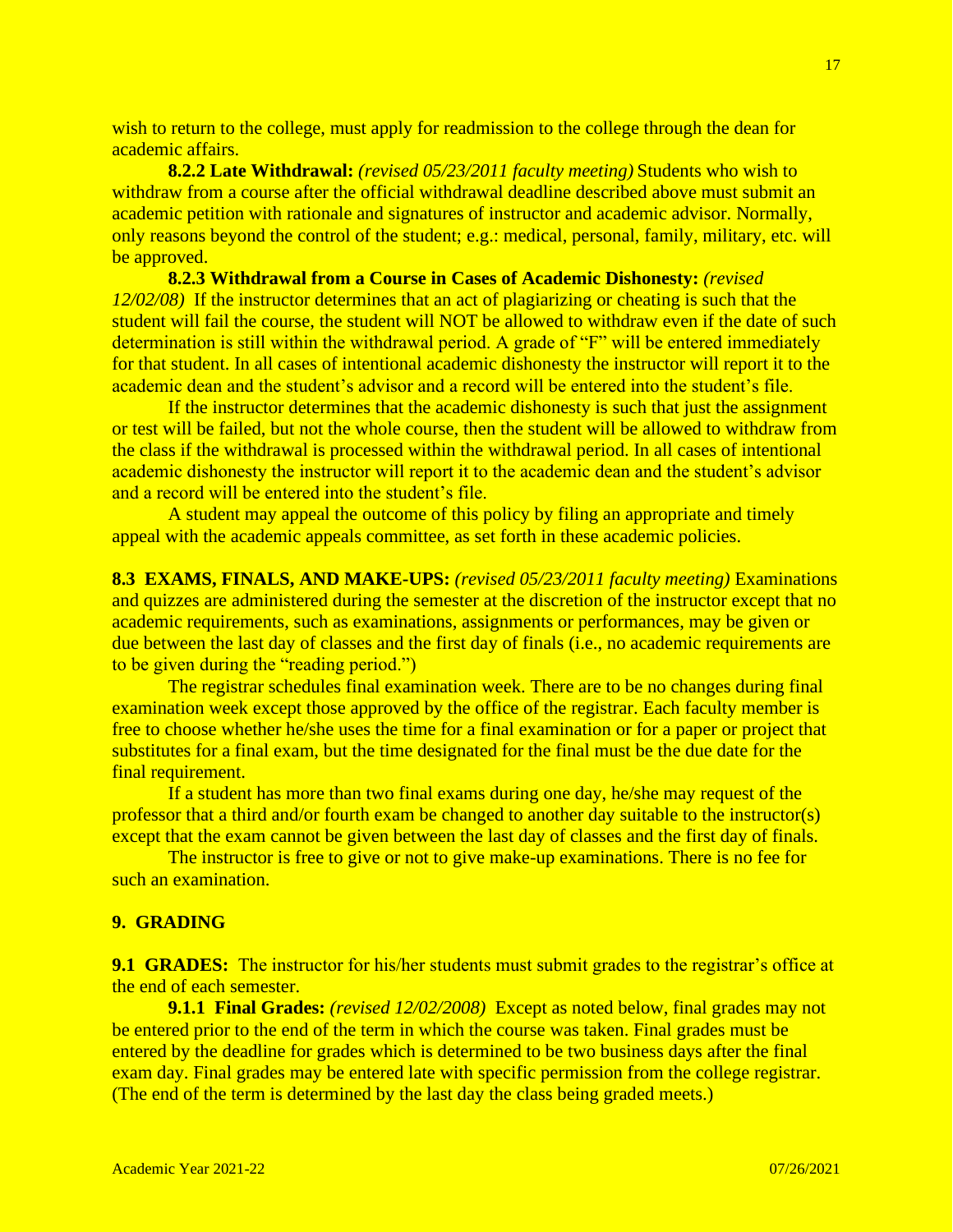Exception: In the case in which the student has intentionally committed academic dishonesty and the instructor has determined that the student will fail the course, the instructor will immediately enter a grade of "F" as the final grade. See Section 8.2.3.

**9.1.2 Grade Definitions:** Grades are recorded in the registrar's office in accordance with the following definitions: A, outstanding; B, very good; C, average; D, poor; F, failure. Letter symbols used for other purposes on grade reports are I, incomplete; W, withdrawn; H, honors; P, passing; NP, not passing; and CR, credit.

**9.1.3 Computer Grade Point Average (GPA**)**:** *(revised 05/23/2011 faculty meeting)* In computing the cumulative grade point average, grades are assigned to the following quality points: A, 4.0; A-, 3.7; B+, 3.3; B, 3.0; B-, 2.7; C+, 2.3; C, 2.0; C-, 1.7; D+, 1.3; D, 1.0; D-, .7; F, 0. H/P/NP grades are not counted in the student's grade point average. Incompletes are assigned zero (0) quality points.

**9.1.4 Mid-Term Grades:** *(revised 05/27/2014 faculty meeting)* All faculty are to submit mid-term grades for all students registered for transcripted full semester course work or experiences (e.g. internships, 0-credit experiences, etc.). Mid-term grades are to be posted within three class days of the  $34<sup>th</sup>$  day of the semester. If this falls within a break of any kind, mid-term grades must be posted prior to the break. Mid-term grades are to be posted as pass (P), no pass (NP), registered (RG), or a letter grade.

**9.1.5 Honor/Pass/No Pass (H/P/NP):** *(revised 05/23/2011 faculty meeting)*

**9.1.5.1 DESIGNATION:** The choice for grading a course as H/P/NP lies with the department.

**9.1.5.2 Credits and GPA:** Courses graded H/P/NP will count toward credits completed at Simpson, but will not be calculated in the GPA.

**9.1.6 Changing Grades:** *(revised 05/23/2011 faculty meeting)* Once the grades have been delivered to the registrar's office, they are considered final. The only basis for changing a grade is the demonstration of a clerical error on the part of the instructor in determining the grade. Any request for grade change from an instructor must be made in writing (possibly electronically) to the registrar's office.

**9.1.7 Other Grades Used in Computing GPA:** *(revised 05/23/2011 faculty meeting)*  Only Simpson grades count in computing a student's cumulative grade point average.

**9.2 COURSE RE-TAKE POLICY:** *(revised 12/02/2008)* Courses taken at Simpson College and graded D- or better must be repeated at Simpson College if students wish to improve their GPA at Simpson College. Each time the course is retaken, it must be on a letter-graded basis. Grades for each time a course is taken remain on the permanent academic record; however, credit will be given only once and only the last grade (for Simpson College coursework) will be computed into the grade point average.

Courses taken at Simpson College which have been failed may be repeated at Simpson College or at another institution. If they are repeated at Simpson College, the original grade will stay on the transcript but only the last grade will be calculated into the Simpson College grade point average. If failed courses are repeated elsewhere, the original grade will stay in the Simpson College GPA and the new grade will not be calculated into it, but the student will receive the credit for the repeated course that is transferred in.

If a student who has received a D- or better in a course at Simpson College wishes to retake the course elsewhere and transfer it in, the student's Simpson College GPA will not be affected, because the grade of the course transferred in will not replace the grade of the course taken at Simpson College. The repeated course transferred in is not added to the Simpson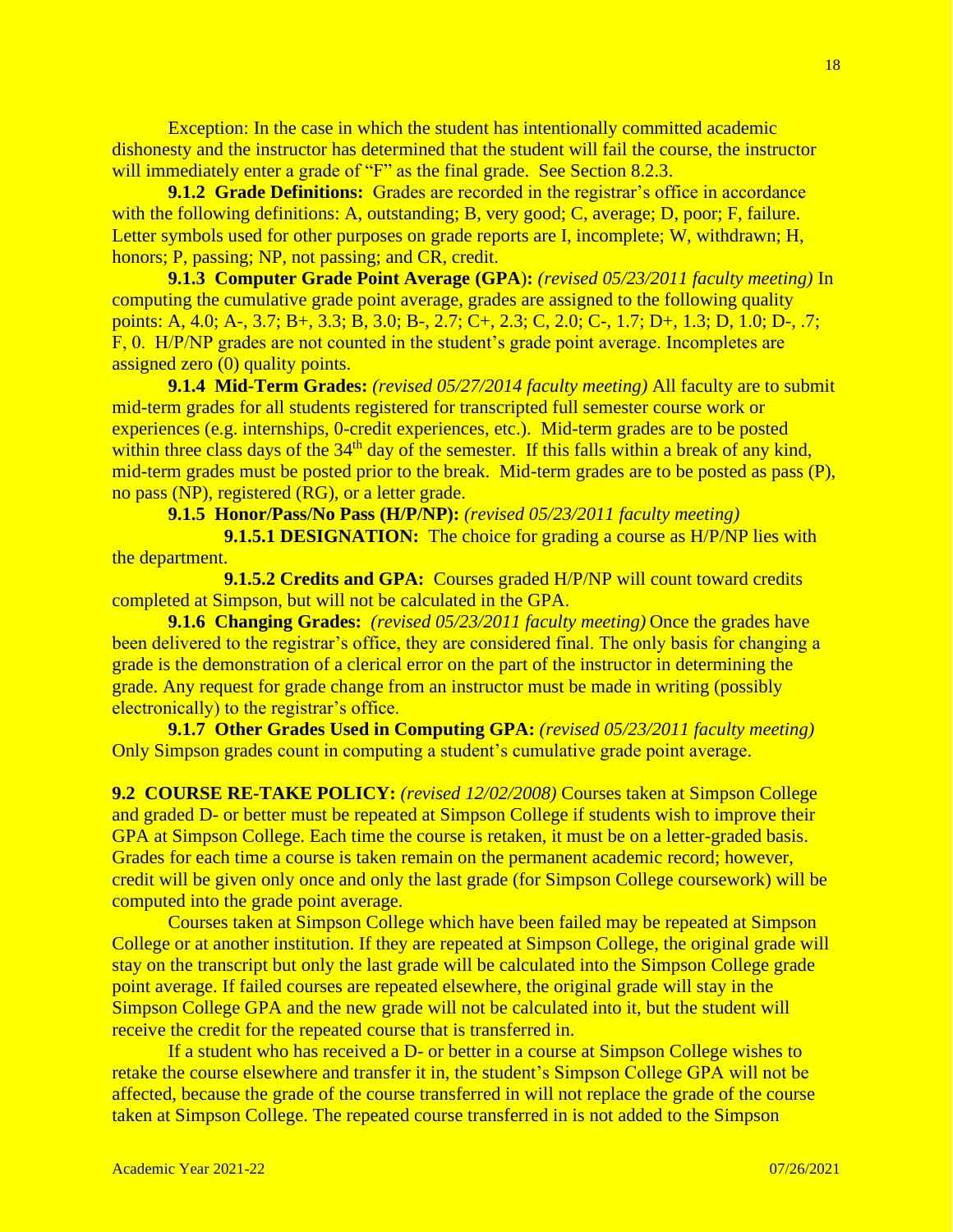College record, but it is noted in the student's degree audit that the "spirit of the requirement" has been fulfilled by the transferred in course. The outside transcript is a part of the student's file, but the course is not added to the record since the student has already passed the course at Simpson College and cannot get credit for the same course twice.

All courses to be transferred in from another institution must have at least a C-.

# **9.3 INCOMPLETE COURSES**

**9.3.1 Incompletes Requested by Students:** *(revised 10/18/2011 faculty meeting)* When unable to complete required assignments in an individual course due to circumstances beyond their control, students may apply for the interim grade of "incomplete." Students must submit completed applications to the office of the registrar on or before the day final grades are due for the course in question.

Each application must include:

- a. A description of work to be completed
- b. The deadline for the completion of the work
- c. The student's final grade if no additional work is completed
- d. The approval by the instructor of the course
- e. The approval by the student

If the work is not completed by the deadline listed on the application, the office of the registrar shall replace the grade of incomplete with the grade listed on the application. (Students are allowed a maximum of 60 days after the beginning of the next regular semester to complete their work.) Students may request an extension (of up to 60 additional days) by submitting a second completed application to the office of the registrar before the first deadline expires.

In special circumstances (e.g. severe illness) the instructor of the course may file an application with the office of the registrar without the student's signature. The office of the registrar shall inform students if incompletes have been entered on their behalf.

**9.3.2 Incompletes Left by Faculty Who Leave the College:** (revised 12/02/2008) Faculty who leave the college need to make certain that they give the chair of their department the information regarding what student has an incomplete, and in what class, and what will be required by the student to complete the course. Department chairs need to make certain that the faculty leaving the college meets with them in an exit interview, at which time any information concerning incompletes would be shared. In the absence of the instructor, the chair of the department shall determine whether or not the student has completed the course successfully and will enter an appropriate grade for the course. A pass/non-pass may be given unless the course is required for such things as teacher licensure, CPA credit, or other requirements. If the course is needed for partial completion of a major or minor, the department chair of the department sponsoring the major or minor may allow the P or H to count as partial fulfillment of the major or minor. In the case of fulfilling a cornerstone, the cornerstone director will make that determination, and in the case of a competency, the department responsible for the competency shall make that determination.

# **10. ACADEMIC ACTIONS**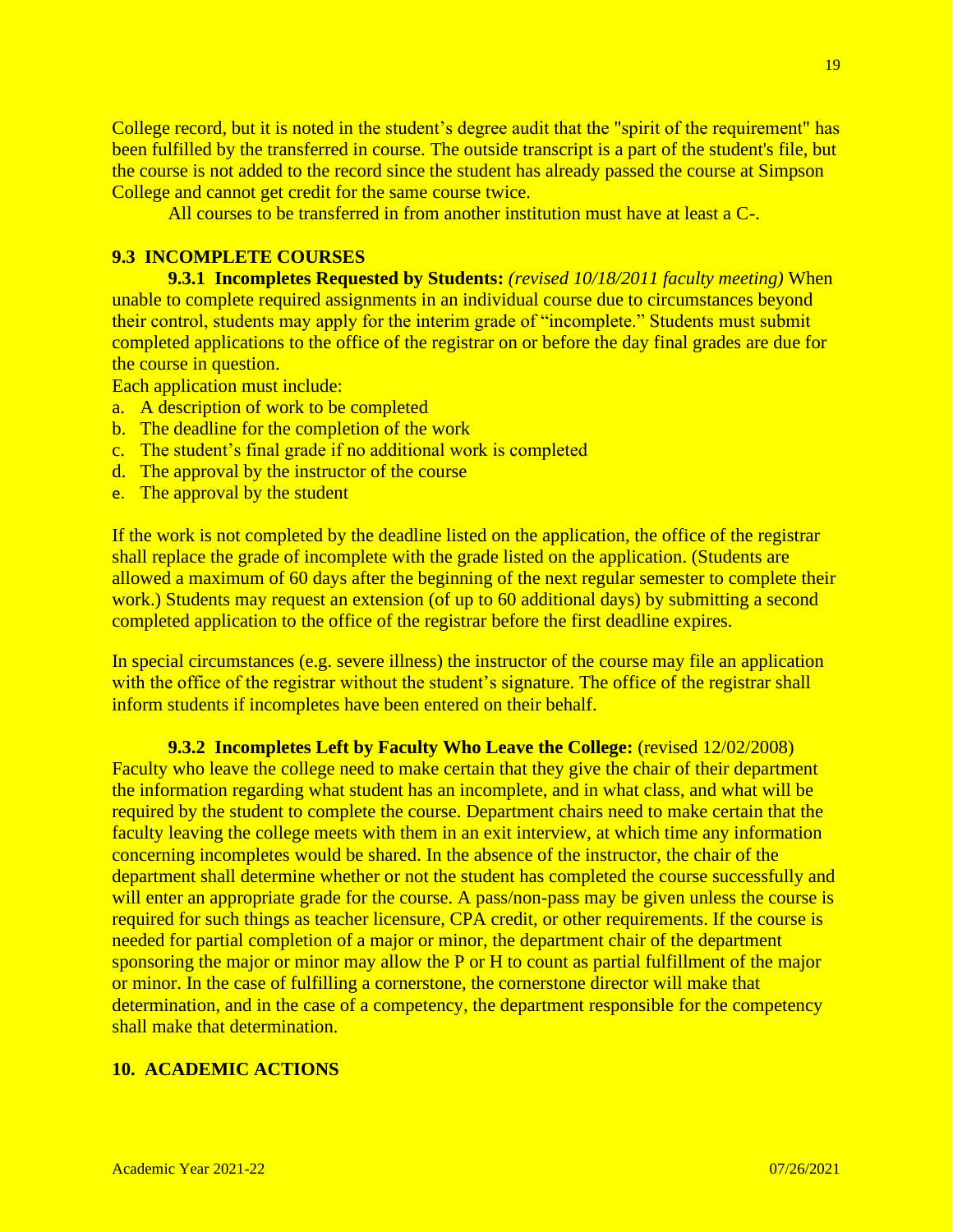## **10.1 ACADEMIC INTEGRITY POLICY:** *(revised 05/23/2011 faculty meeting)*

In all endeavors, Simpson College expects its students to adhere to the strictest standards of honesty and integrity. In keeping with the College's mission to develop the student's critical intellectual skills, while fostering personal integrity and moral responsibility, each student is expected to abide by the Simpson College rules for academic integrity. Academic dishonesty includes (but is not limited to) any form of cheating, plagiarism, unauthorized collaboration, fraud (falsifying documents, forging signatures, altering records, etc.), misreporting any absence as college-sponsored or college-sanctioned, submitting a paper written in whole or in part by someone else, or submitting a paper that was previously submitted in whole or in substantial part for another class without prior permission. If the student has any questions about whether any action would constitute academic dishonesty, it is imperative that the he or she consult the instructor before taking the action.

## *All cases of substantiated academic dishonesty must be reported to the student's academic advisor and the Dean for Academic Affairs.*

### **10.1.1 Penalties for Dishonesty:**

 **10.1.1.1 Academic Dishonesty within the Context of a Course:** The penalty for academic dishonesty that occurs within the context of a specific course and is substantiated by firm evidence is:

failure of the course;

failure of the assignment; *or*

the requirement that the work be redone with a substituted assignment.

The instructor may choose from the above options to reflect how knowing, intentional, or serious he or she judges the incident to be. If the instructor determines that the student shall fail the course, and even if that decision is made within the withdrawal period, the student may not withdraw, and the faculty member will immediately enter a grade of "F" for the course. If the instructor determines that the student will not automatically fail the course, but must redo the assignment, and it is within the withdrawal period, the student may withdraw from the course.

**10.1.1.2 Academic Dishonesty outside the Context of a Course:** If a student is suspected of committing academic dishonesty outside the context of a course (e.g., fraud involving college documents and/or records that do not involve a course), and it has been substantiated with evidence, the Academic Dean shall then decide whether to place the student on academic probation, academic suspension or academic dismissal depending upon the severity of the case. Records of the case and the subsequent punishment will be kept in the student's file as a permanent record.

#### **10.1.1.3 Repeat Offenses:** *(revised 05/23/2016 faculty meeting)*

Upon the second report of substantiated academic dishonesty, the Academic Dean will convene the Academic Actions Committee to recommend to the Academic Dean appropriate punishment, which may include academic probation, suspension, or dismissal. The student may appeal the recommendation of the Academic Actions Committee to the Academic Appeals Committee. The decision of the Academic Dean is final.

## **10.1.1.4 Suspected Academic Dishonesty:**

In cases of suspected academic dishonesty that cannot be substantiated by evidence, the instructor may give the student a warning and may require the student to redo the assignment. In a case where academic dishonesty is strongly suspected but cannot be substantiated, the instructor will issue a formal warning, along with a report to the academic advisor and the Academic Dean. Repeated instances of suspected academic dishonesty may lead to appropriate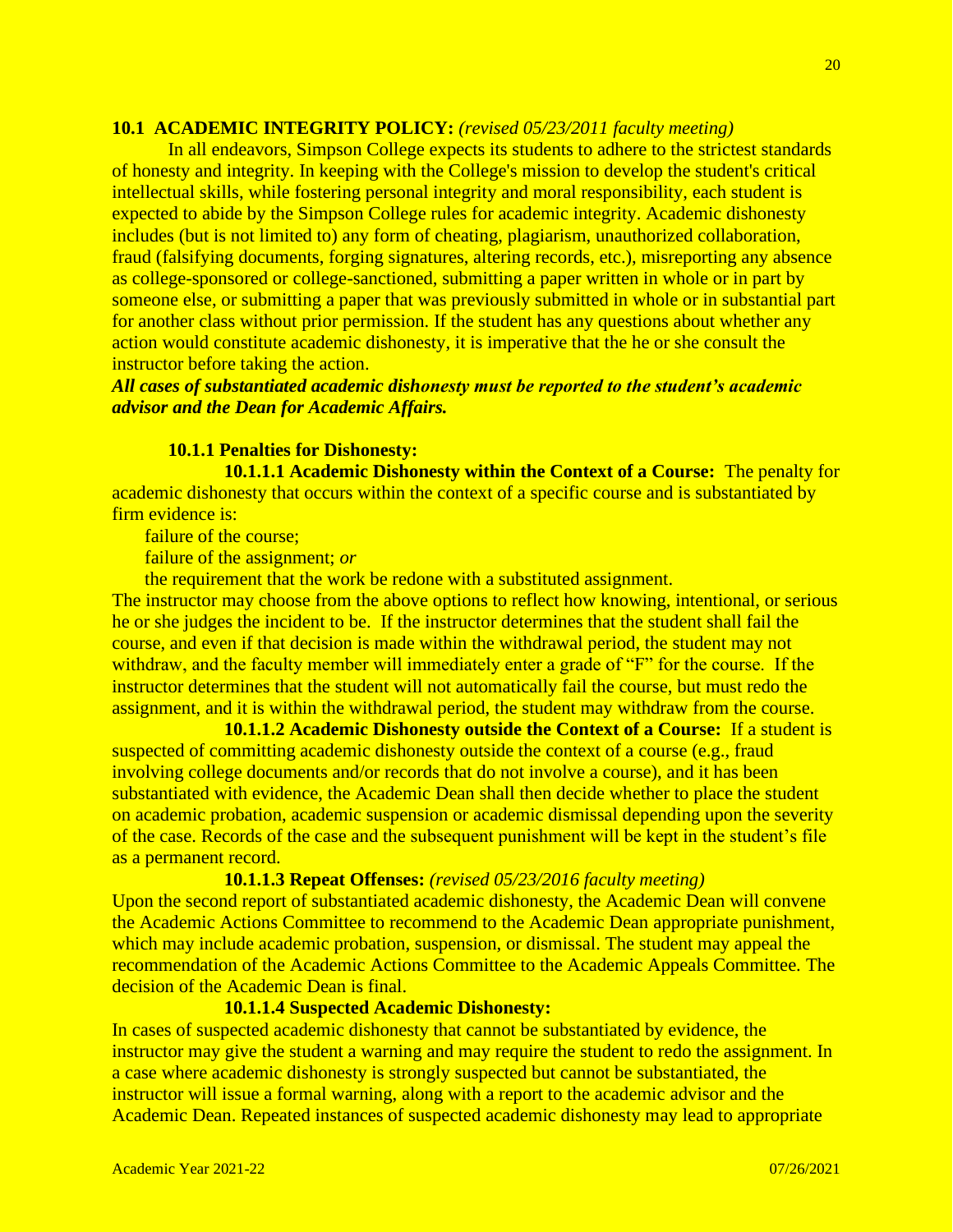disciplinary action, including academic probation, suspension, or dismissal, at the discretion of the Academic Dean. In addition to the above sanctions, the college reserves the right to take additional action as it deems appropriate.

**10.1.2 Appeal:** If a student wishes to appeal a charge of substantiated academic dishonesty, he or she may request a hearing before the Academic Appeals Committee. The student(s) shall present to the Registrar of the College a written appeal stating clearly what is being appealed and the rationale. The instructor shall present the evidence to the committee. The committee's decision shall be final.

### **10.2 ACADEMIC PETITIONS SUBCOMMITTEE OF EPCC:** *(revised 05/23/2011 faculty*

*meeting*) The academic petitions subcommittee shall consist of three members of the educational policy and curriculum committee (EPCC), including the current chair of the EPCC. The academic petitions subcommittee will provide an avenue for students to petition for exemption from the academic policies established by the faculty of the college.

This committee shall meet once a month, dates to be announced, and review all appropriate academic petitions making the decision to either approve or deny the petition.

**10.3 FINAL GRADE APPEAL POLICY:** *(revised 12/05/2012 faculty meeting)* If a student receives a final grade for a course that they do not believe was computed correctly, the student shall go to the faculty member who gave the grade and provide a rationale for why they believe the final grade was not computed correctly.

If the instructor disagrees with the student's position, then the next course of action for the student is to contact the Dean for Academic Affairs to file an appeal. A student considering filing an academic appeal regarding a final grade awarded by a faculty member in a course shall request and receive access to the criteria used by the faculty member in determining the student's final grade, including the rationale and criteria for all grades that were used in the calculation of the final course grade. The student shall have 30 days from the end of the term to file the appeal with the office of the academic dean. In the appeal, the student must provide a written explanation as to how the grade was computed incorrectly.

It should be noted that the Dean for Academic Affairs will not substitute his/her judgment on the quality of the student's work for that of the instructor. The inquiry by the Dean must focus on the alleged mathematical error made by the instructor in formulating the final grade. The Dean shall then render a decision based on the information provided by the student and the faculty member. The Dean may request the advice of a committee of faculty members and hold a hearing before making a decision. The decision of the Dean shall be the final resolution of this matter.

## **10.4 ACADEMIC PROBATION, SUSPENSION AND DISMISSAL** *(revised 03/18/2015 faculty meeting)*

**10.4.1 Probation:** Simpson requires as a minimum a 2.00 cumulative grade point average for graduation. To remain in good academic standing, a student must achieve the following cumulative grade point averages at the end of the respective year: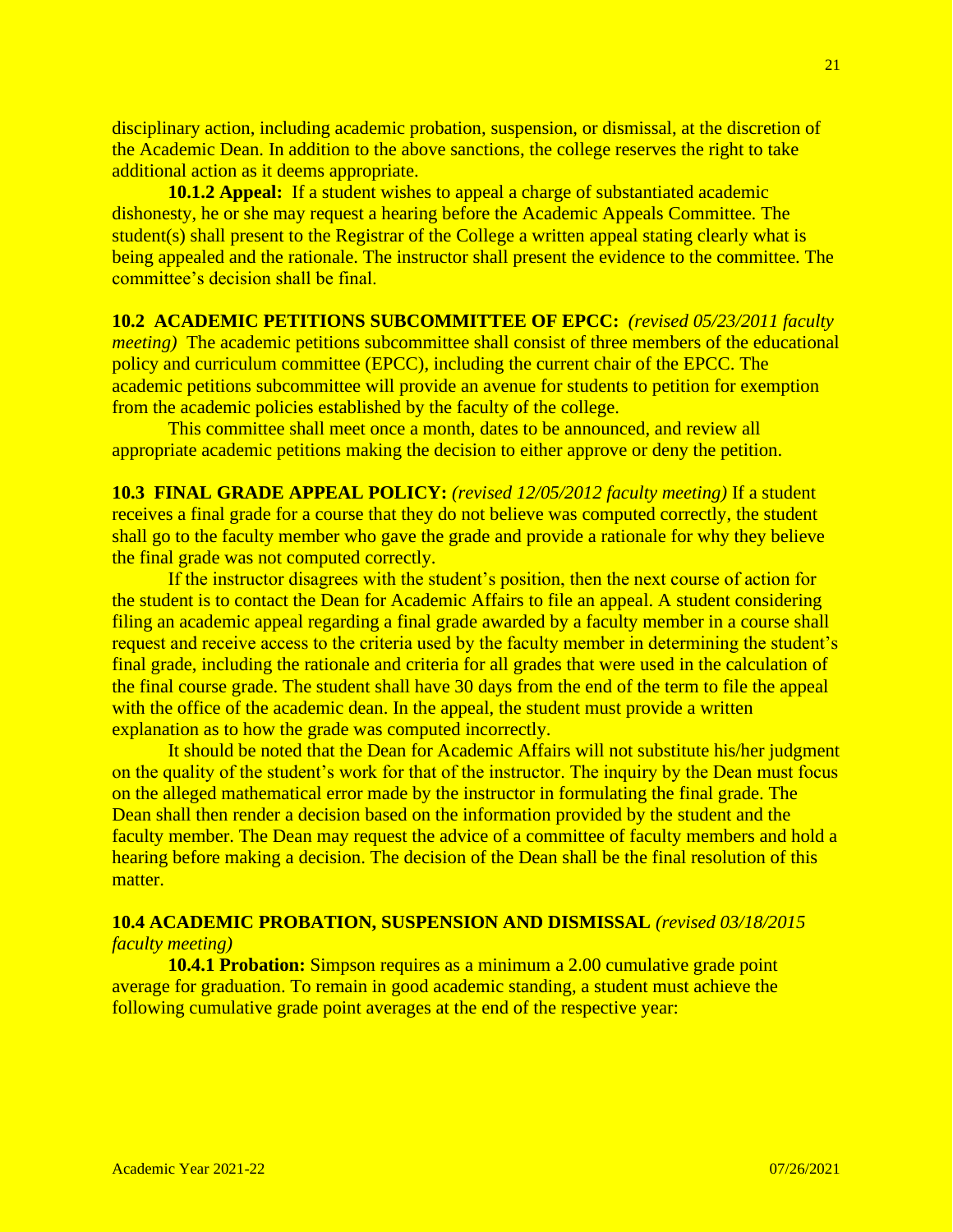| <b>Year</b>       | <b>Number of Completed Credits</b> | <b>Cumulative GPA Required</b> |
|-------------------|------------------------------------|--------------------------------|
| <b>First Year</b> | $0 - 2900$                         | 1.80                           |
| <b>Sophomore</b>  | $29.01 - 61.00$                    | 1 90                           |
| Junior            | $61.01 - 95.00$                    | 2.00                           |
| Senior            | $95.01$ and above                  | 2.00                           |

If a student's cumulative grade point average falls below the minimum expectations for good academic standing, that student will be placed on academic probation by the dean for academic affairs. The academic dean may seek the recommendation of appropriate faculty, advisors and college administrators before making a decision about probation, suspension and dismissal. Academic probation is a proving period during which a student's continuance at Simpson College is in jeopardy. During this period, the student must give evidence of significant progress toward satisfying the graduation requirements as outlined as follows:

The student is expected to earn at least a 2.00 GPA in their first semester of probation. If the student does not earn at least a 2.00 term GPA in that first semester of probation, but shows improvement, in term GPA over the previous semester, the student may be granted a continuation of probation by the academic dean. If the student shows no improvement in term GPA from the previous semester the student will normally be academically suspended.

If the student shows improvement and academic probation is continued for a second semester, then in the second semester of probation, the student must earn grades necessary to bring the student to the minimum cumulative GPA to be removed from probation or the student will be academically suspended. If the student does not earn grades necessary in the second semester on probation to bring the student to the minimum cumulative GPA to be removed from probation, but does show improvement in cumulative GPA, the student may be given one more semester to raise their cumulative GPA high enough to get off probation and return to good standing. If after the third semester the student is still not off academic probation, the student will normally be academically suspended by the academic dean.

**10.4.2 Suspension:** Students on academic probation who do not demonstrate adequate progress toward good standing as described in Section 10.4.1. may be suspended from the college. If a student is suspended, he/she may make, after a time set by the academic dean at the time of suspension, submit an application for readmission.

Students who have been academically suspended have a right to appeal the suspension by contacting the Registrar's Office. The appeal must be in writing, and the academic dean will present the case to the academic appeals committee for a final decision.

**10.4.3 Dismissal:** If a student is suspended, and is readmitted, the student returns on academic probation. If the student achieves a 2.0 or better term GPA in the semester of readmittance, the student may be continued on academic probation at the discretion of the academic dean as long as the student is making progress toward good standing as described in Section 10.4.1.

If the student fails to achieve the term GPA of at least 2.0.during the semester of readmittance, the student will be academically dismissed. Dismissed students may not apply for readmission.

## **10.4.4 Academic Departmental Program Probation, Suspension and Dismissal** *(added 10/14/15 faculty meeting)*

Academic departments which have programs with specific admissions, retention, and completion criteria (e.g., education, athletic training) have the authority to review applicants,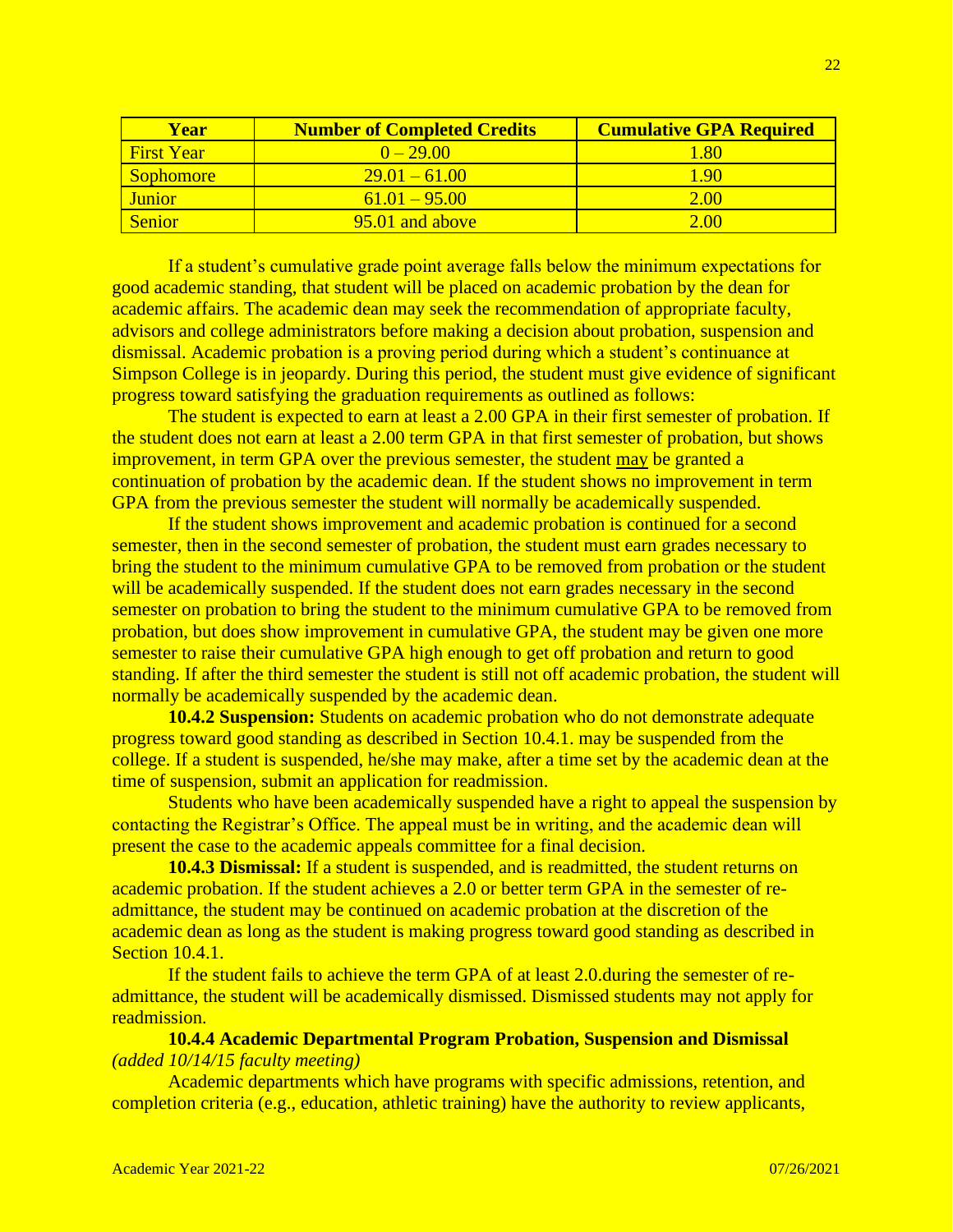accept probationary candidates and enforce approved standards within the context of their programs.

It is incumbent upon each program to have clearly outlined processes and policies for the implementation of accepting candidates, their ongoing review during the program and criteria for program completion.

Unless specifically stated otherwise by the academic department, the following rules govern enrollment status in these programs:

- a. Good standing within a program is determined by the academic department or appropriate committee.
- b. A student who does not maintain the criteria established for the program may be placed on probation, suspended or dismissed from the program.
- c. A student dismissed from the program may not apply for readmission.
- d. In an undergraduate program, a student dismissed from the program remains enrolled at the college unless dismissal from the college is determined by the institution to be warranted.
- e. A student enrolled solely in a graduate program who is dismissed from that graduate program is automatically dismissed from the college.
- f. A student who is enrolled in a dual degree program (e.g. undergraduate criminal justice/MACJ) may be dismissed from the graduate program and remain a student in the undergraduate program.

**11. SIMPSON COLLEGE TRANSFER POLICY:** *(revised 10/19/2010 faculty meeting)* These policies apply only to students seeking baccalaureate degrees.

## **11.1 GENERAL TRANSFER POLICIES**

**11.1.1 Graduation Requirements:** Transfer students must fulfill all graduation requirements.

Students who transfer to Simpson from other accredited four-year institutions must complete at least 32.0 credits at Simpson for a Bachelor of Arts Degree and 36.0 credits at Simpson for a Bachelor of Music Degree.

Students who transfer to Simpson from accredited two-year institutions must complete at least 64.0 credits at Simpson for a Bachelor of Arts Degree and 68.0 credits at Simpson for a Bachelor of Music Degree.

## **11.1.2 Transfer Credit**

- a. Transfer credit is granted only for courses taken at accredited institutions.
- b. Transfer courses must be appropriate for a college liberal arts curriculum.
- c. Transfer credit is granted only for courses in which a grade of C- or better was earned.
- d. Only courses accepted for transfer are recorded on Simpson transcript.
- e. Transfer courses of three credits or more that have equivalents at Simpson College fulfill the corresponding Simpson requirements.
- f. Transfer courses receive the credit assigned by the originating institution; e.g., a three-credit course transfers in as three credits to Simpson College.
- g. Incoming courses accepted for transfer are designated as Simpson courses when equivalent courses are listed in the Simpson catalog. When courses accepted for transfer credit are not equivalent to courses listed in the Simpson